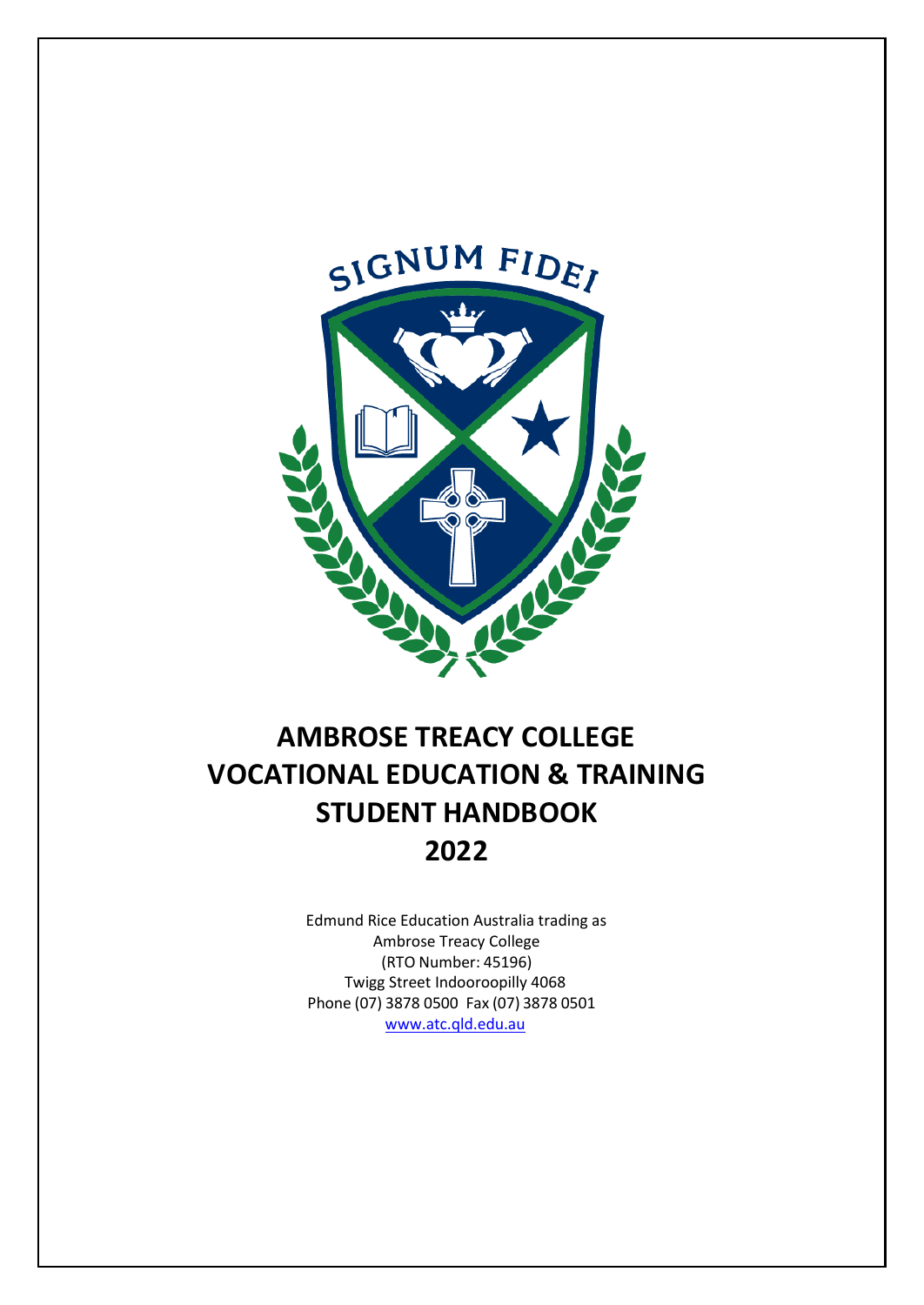# **Contents**

| Introduction                                                | 4              |
|-------------------------------------------------------------|----------------|
| <b>What is Vocational Education and Training (VET)?</b>     | 4              |
| The Australian Qualifications Framework (AQF)               | 5              |
| <b>VET Qualifications Offered at ATC</b>                    | 5              |
| <b>Enrolment and Induction Procedures</b>                   | 6              |
| <b>Behavioural Standards</b>                                | 6              |
| <b>Unique Student Identifier</b>                            | $\overline{ }$ |
| <b>Competency Based Assessment</b>                          | 8              |
| <b>Catering for Student Needs</b>                           | 8              |
| <b>Available Support, Welfare and Guidance Services</b>     | 8              |
| <b>Catering for Language, Literacy and Numeracy Needs</b>   | 9              |
| <b>Access and Equity Policy and Procedure</b>               | 9              |
| <b>Assessment Procedures</b>                                | 10             |
| <b>Recording of Results</b>                                 | 10             |
| <b>Student Access to Records</b>                            | 10             |
| <b>Privacy Notice</b>                                       | 11             |
| <b>Marketing and Advertising of Course Information</b>      | 11             |
| <b>Legislative Requirements</b>                             | 12             |
| <b>Complaints and Appeals Policy</b>                        | 12             |
| <b>Recognition of Prior Learning (RPL)</b>                  | 14             |
| <b>Credit Transfer</b>                                      | 15             |
| <b>Certification</b>                                        | 15             |
| <b>Issuance of Certification</b>                            | 15             |
| <b>Replacement of Certifications</b>                        | 16             |
| <b>Qualification Guarantee</b>                              | 16             |
| <b>Industry Placement</b>                                   | 16             |
| <b>Compulsory School Activities</b>                         | 17             |
| VETIS (VET in Schools) Funding by the VET Investment Budget | 17             |
|                                                             | $\overline{2}$ |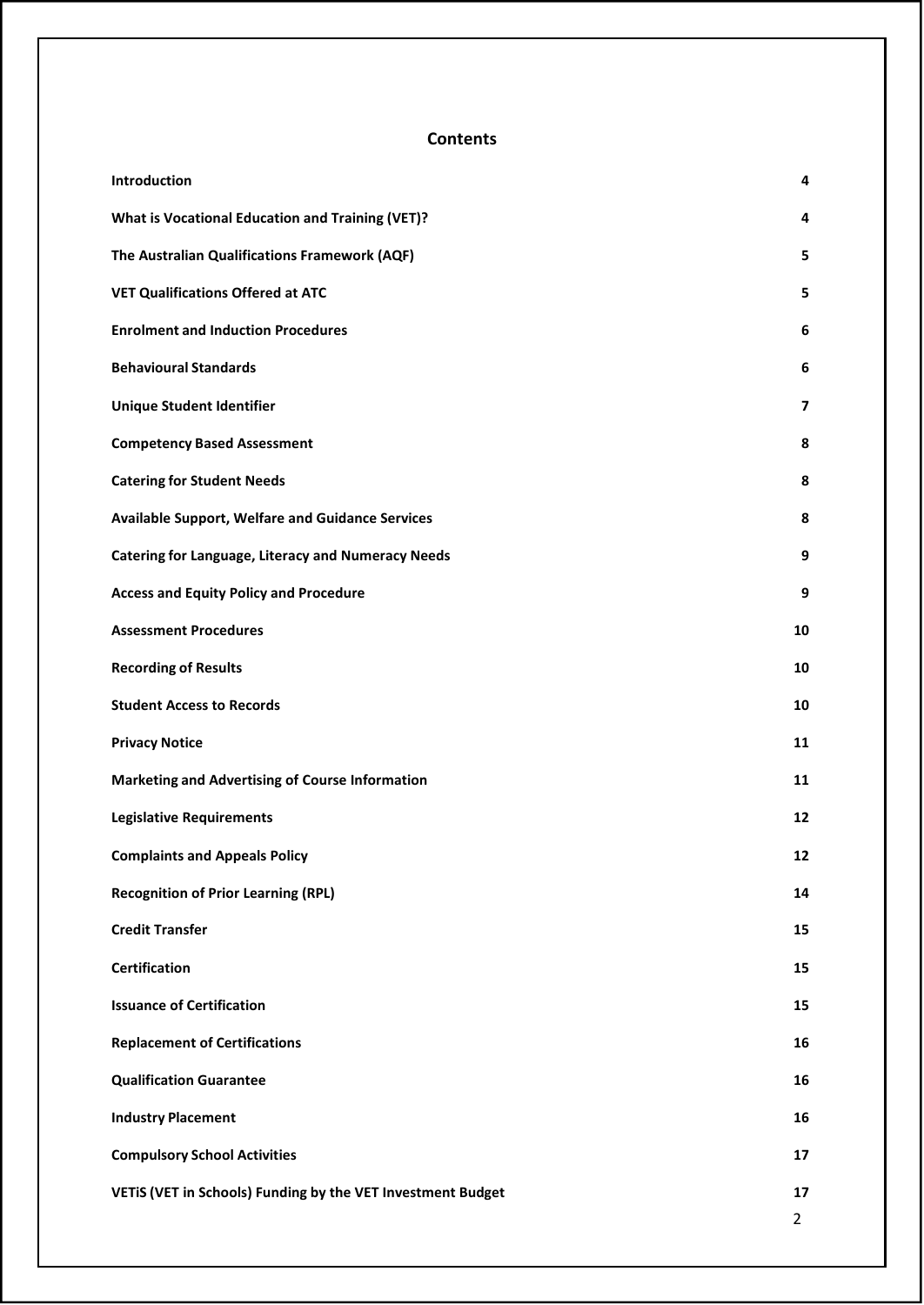| <b>TAFE At Schools</b>                                      | 18 |
|-------------------------------------------------------------|----|
| <b>School Based Apprenticeships and Traineeships (SATs)</b> | 19 |
| <b>Staff Contacts</b>                                       | 20 |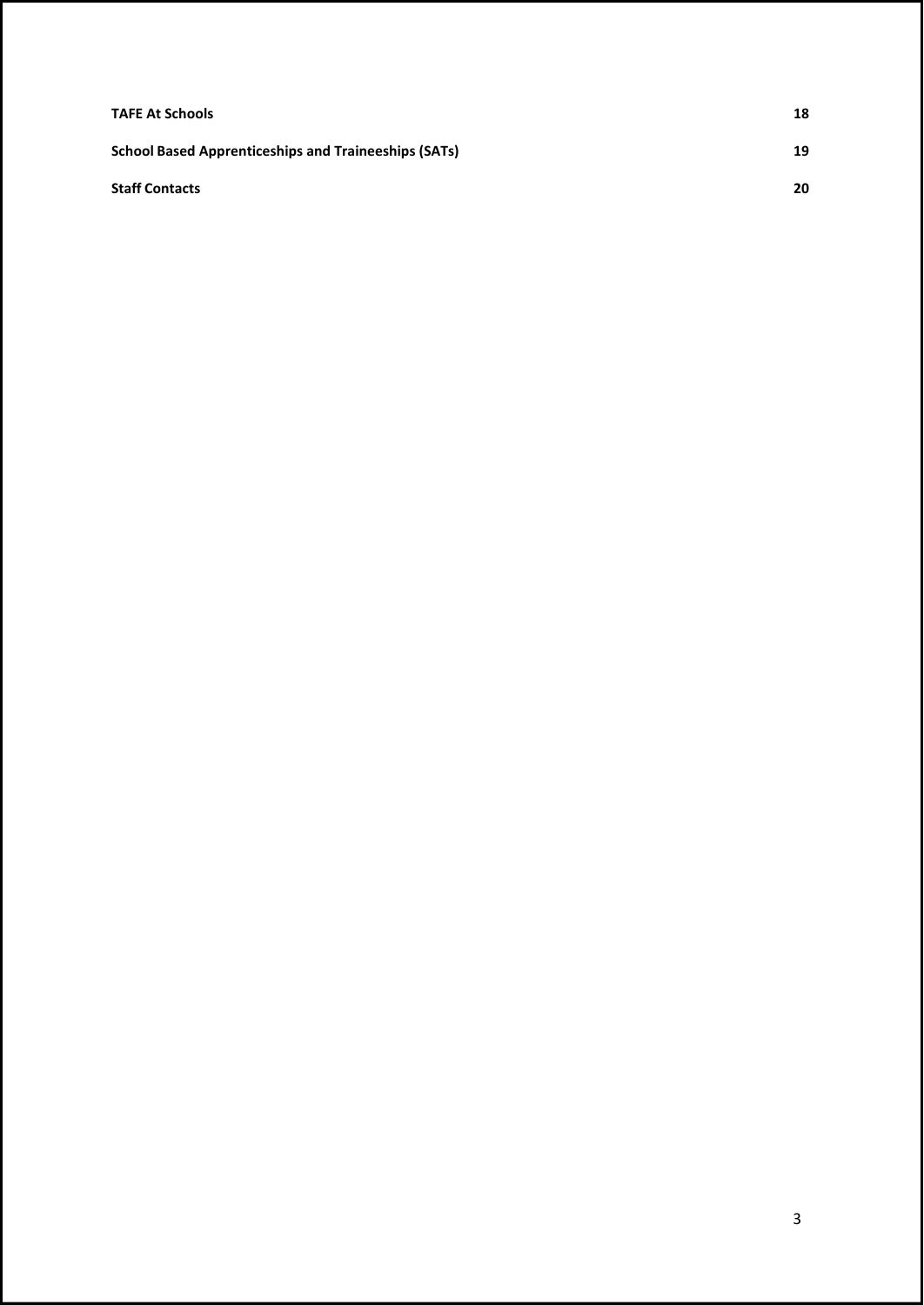#### **Introduction**

<span id="page-3-0"></span>This handbook is an important reference for all students undertaking Vocational Education and Training (VET) at Ambrose Treacy College (ATC). This document should be kept for the duration of your VET studies at the College and should be the first point of reference if you have questions regarding the qualification you are undertaking. Further information can be obtained from your trainer/assessor or the Head of VET.

# **What is Vocational Education and Training (VET)?**

<span id="page-3-1"></span>A VET pathway enables students to acquire skills and knowledge for work through a nationally recognised, industry-developed, training package or accredited course. It is delivered, assessed and certified by Registered Training Organisations (RTO's). VET is based on industry standards and learning outcomes, and students demonstrate these skills and knowledge to meet these standards.

Participating in a VET course while at school offers a range of benefits including:

- Practical, hands-on learning
- Achieving a nationally recognised qualification
- Gaining industry relevant skills and knowledge
- Exploring a variety of career pathways
- Supporting transition to employment, vocational and higher education
- Providing credit towards the Queensland Certificate of Education (QCE).

The VET subjects offered at ATC are selected based on industry and future workforce needs, interests of the students and skills and qualifications of the staff. Courses that we cannot offer at school may be available to students through other Registered Training Organisations and require students to be disciplined to maintain grades at school while studying externally.

A VET pathway, therefore, can include and be studied as:

- A certificate course provided by the school as part of the student's timetable
- A certificate course provided by an external RTO as part of the student's timetable
- A certificate course provided by TAFE or another external RTO
- As part of a School-Based Apprenticeship or Traineeship

The contents of this handbook form part of the VET Policies and Procedures developed by the College. Copies of the full VET Policies and Procedures can be obtained from the RTO Manager.

VET Certificate courses listed in this handbook are accurate at time of publishing in accordance with training.gov.au website. Any updates to qualifications will be adjusted in the training and assessment strategies as per the transitions process. Enrolled students will be informed of these changes.

The College understands its legal responsibility to transition to any new version updates of qualifications or competencies within the qualifications with the new version releases of the training packages. Transitions will occur within the required timeframes listed in the [Standards for RTOs](https://www.asqa.gov.au/about/asqa/key-legislation/standards-rtos) [2015.](https://www.asqa.gov.au/about/asqa/key-legislation/standards-rtos)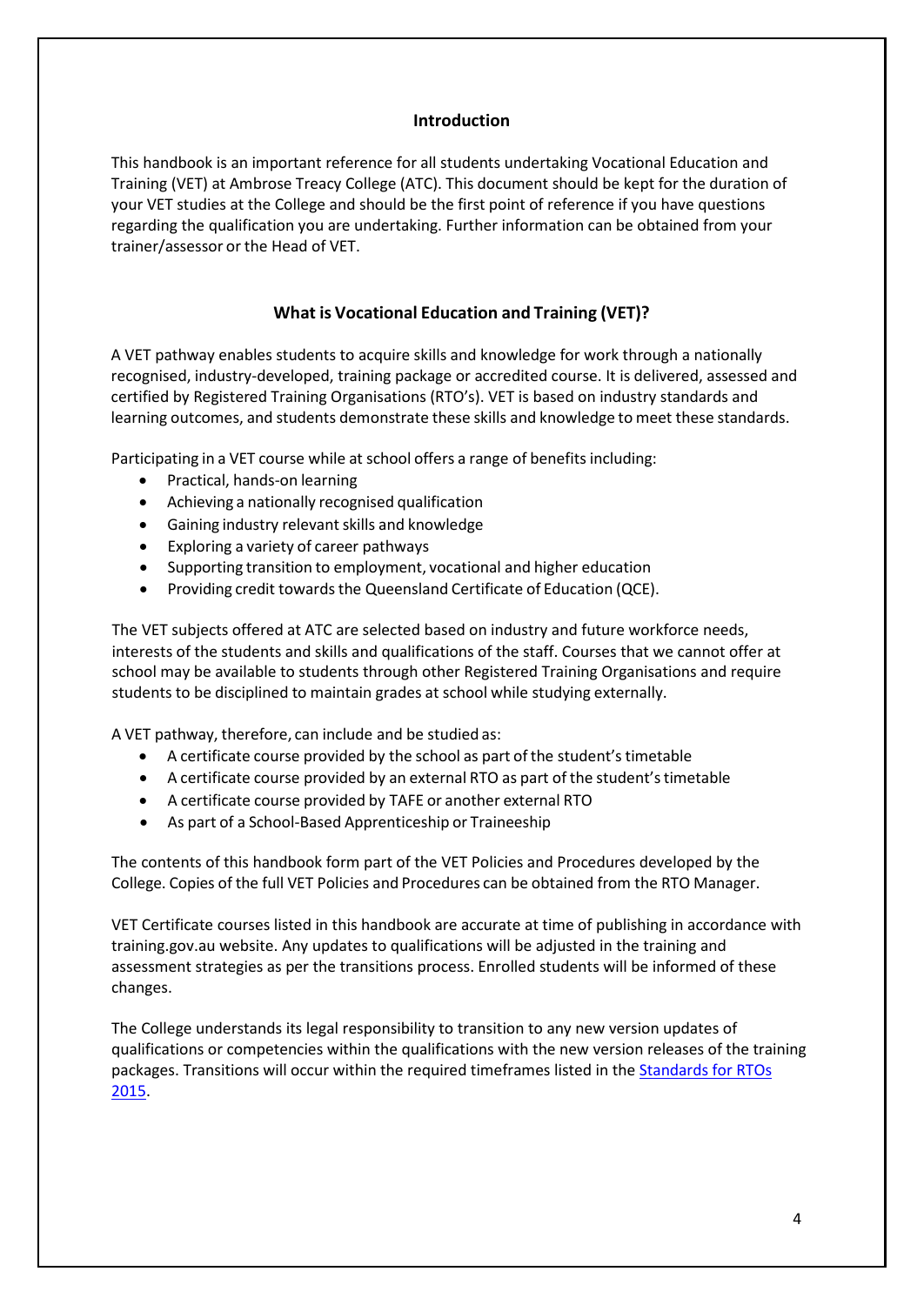# **The Australian Qualifications Framework (AQF)**

<span id="page-4-0"></span>VET courses offered at Ambrose Treacy College (ATC) provide students with nationally recognised qualifications upon successful completion. As a Registered Training Organisation (RTO), all VET certification issued by the College will be nationally recognised in all States and Territories under the Australian Qualifications Framework (AQF). The AQF identifies and defines 10 levels of qualification with ATC offering qualifications at Certificate I and Certificate II level as a Registered Training Organisation (RTO). ATC also engages external RTOs to deliver qualifications at Certificate III and Diploma level. Students often use VET qualifications attained at the College as a steppingstone to completing higher levels of qualification post school. See the diagram below for other qualifications available under the AQF. Refer to the AQF website at<https://www.aqf.edu.au/> for additional



Figure 1 AQFQualifications

# **VET Qualifications Offered at ATC**

<span id="page-4-1"></span>In 2022, ATC as an RTO (RTO Code: 45196) will offer the delivery of three VET qualifications:

- SIT10216 Certificate I in Hospitality (Year 10 only across one year)
- SIT20316 Certificate II in Hospitality (Commence in Year 11, complete over two years)

CPC10120 Certificate I in Construction (Commence in Semester 2 in Year 11)

Additionally, the College has engaged external providers to offer three additional qualifications (there will be a cost for these courses):

- SIS30315 Certificate III in Fitness(Binnacle Training, RTO Code 31319)
- BSB30120 Certificate III in Business (Binnacle Training, RTO Code 31319)
- BSB50120 Diploma of Business (Barrington College, RTO Code 45030)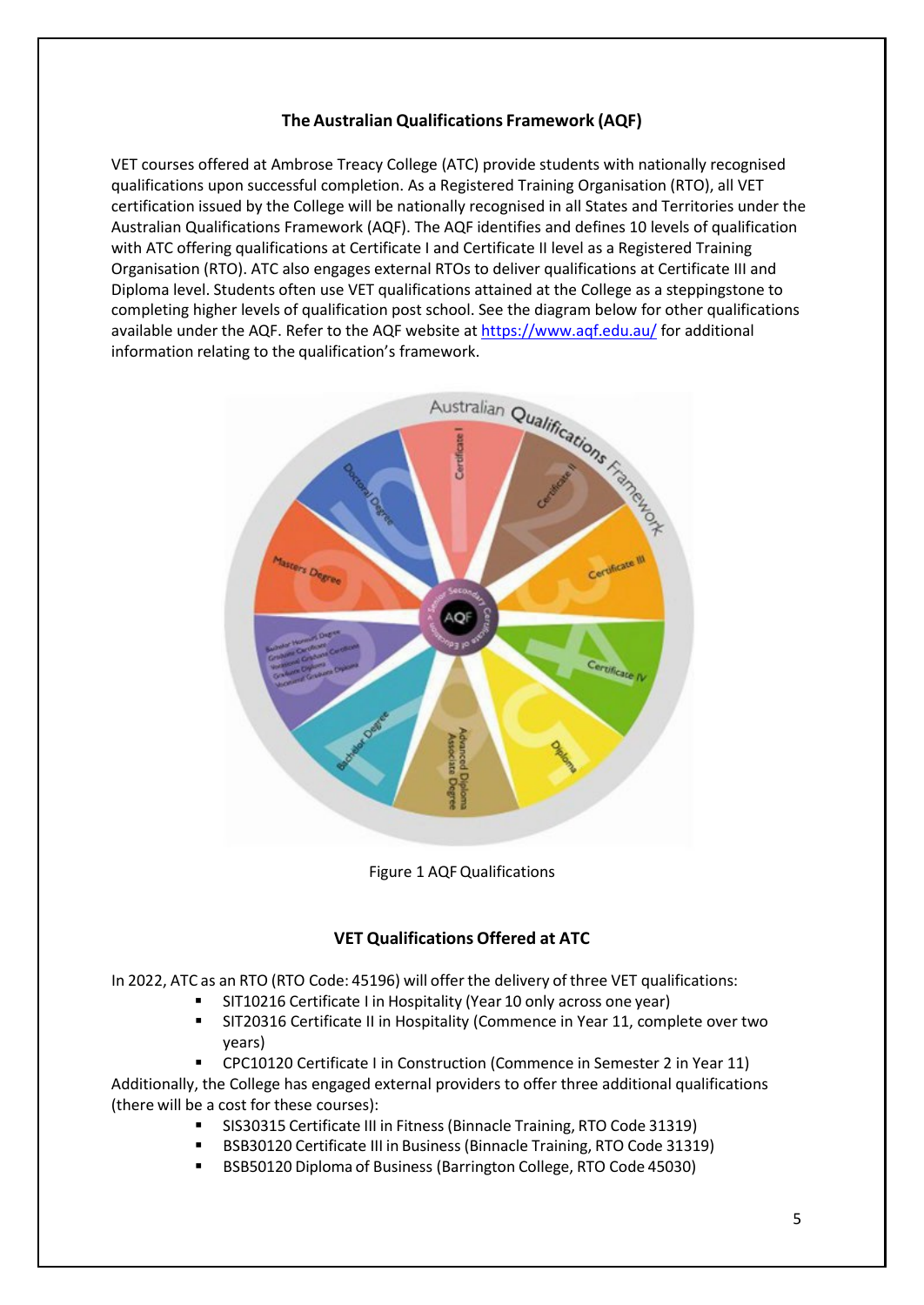#### **Please note:**

In the event that any of the above RTOs lose suitably qualified trainers and assessors and is unable to deliver this program:

- Students will be issued with a Statement of Attainment for any successfully completed units of competency
- Any fees paid toward the program will be refunded on a pro-rata basis.

# <span id="page-5-0"></span>**Refer to the Appendix for further details of each course.**

# **Enrolment and Induction Procedures**

Enrolment in VET qualifications will be open to all students in Years 10, 11 and 12. Students undertaking VET qualifications participate in the same Senior Education and Training (SET) Plan, enrolment, and selection process as all other senior students in the College.

Prior to enrolment in a VET qualification on the QCAA Student Management system, students will be provided with an induction ensuring they are familiar with their rights, responsibilities and obligations and will be conducted by the respective trainer (teacher). This induction will be conducted at the start of each school year or when students join a class and is complimented by this Handbook.

The induction process will provide students with the following information, which will also be available via their course outline on SEQTA:

- Qualification course code and title, for the course they have enrolled in
- *Packaging Rules* forthe qualification
- Units of competency to be studied
- **Additional enrolment requirements**
- **P** Potential outcomes and pathways from the qualification
- **Work experience or work placement requirements**
- Any licensing or regulatory requirements
- Any third-party arrangements or external providers
- **•** Off-campus training or assessment requirements

Once a student has completed their subject selections and undertaken an induction, students agree to abide by all the policies and procedures pertaining to VET at the College.

# **Behavioural Standards**

<span id="page-5-1"></span>Training in each VET qualification aims to simulate a workplace context. As such, expectations within the course are designed to mirror the relevant industry expectations and importantly how we believe Ambrose Treacy College students should present themselves in the workplace, as ambassadors of the College.

The following principles of workplace behavior will be enforced and monitored:

- Working with others this reflects your ability to work cooperatively with other students in meeting production schedules.
- Punctuality arrival to class on time remains a key focus of all practical areas.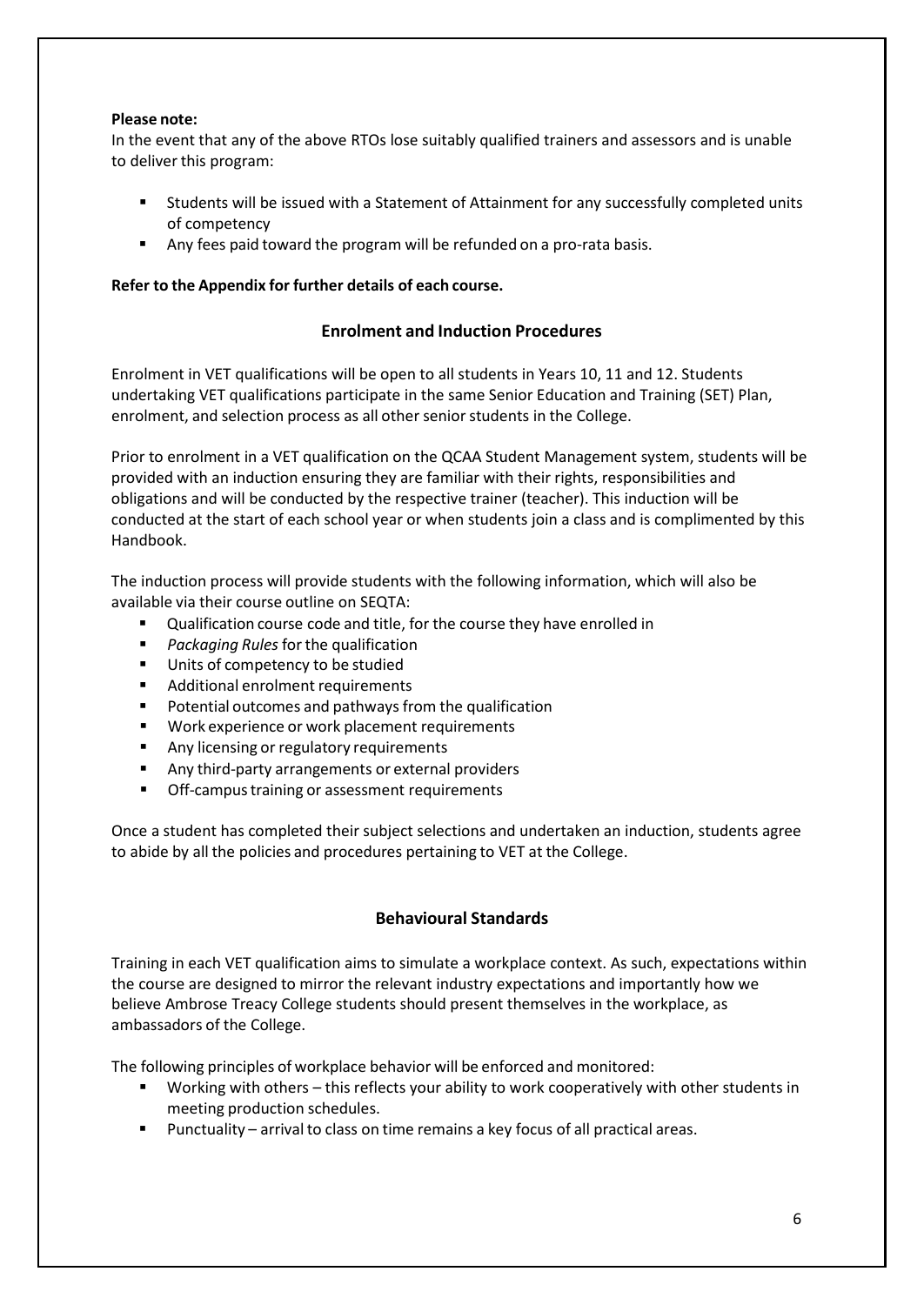Safe Workplace Practices – this includes bringing all appropriate safety equipment and following occupational health and safety regulations whilst in the workshops, kitchens, or laboratories.

Trainers have been asked to keep a running record of student performance in these areas and significant breaches will be acted upon. Students are reminded that teachers are constantly being asked for references and recommendations and this sort of information will be vital in our discussions with any potential employers. Breaches of behavior expectations will be dealt with under the College's Pastoral Care policies and procedures.

# **Unique Student Identifier**

<span id="page-6-0"></span>All students undertaking a VET qualification are required to have a Unique Student Identifier (USI). The USI is a reference number made up of 10 numbers and letters that:

- Creates a secure online record of your recognised training and qualifications gained in Australia, even from different training organisations
- Will give you access to your training records and transcripts
- Can be accessed online, anytime, and anywhere
- Is free and easy to create
- $\blacksquare$  Stays with you for life

The College will securely maintain a copy of the USI using strict privacy procedures.

Students who already have a USI are required to provide this in writing to their trainer.

A Certificate or Statement of Attainment cannot be awarded without a verifiedUSI.

#### **How to create a USI**

Go to [www.usi.gov.au](http://www.usi.gov.au/) Select 'For Students' Select 'Get USI' Follow directions from there.

You will need one of the following forms of ID to create your USI such as a:

- Driver's Licence
- Medicare Card
- Australian Passport
- Non-Australian Passport (with Australian Visa)
- Australian Birth Certificate
- Certificate of Registration by Descent
- Citizenship Certificate
- ImmiCard

More information regarding USI's is available at: <https://www.usi.gov.au/documents/students-and-usi-factsheet-students>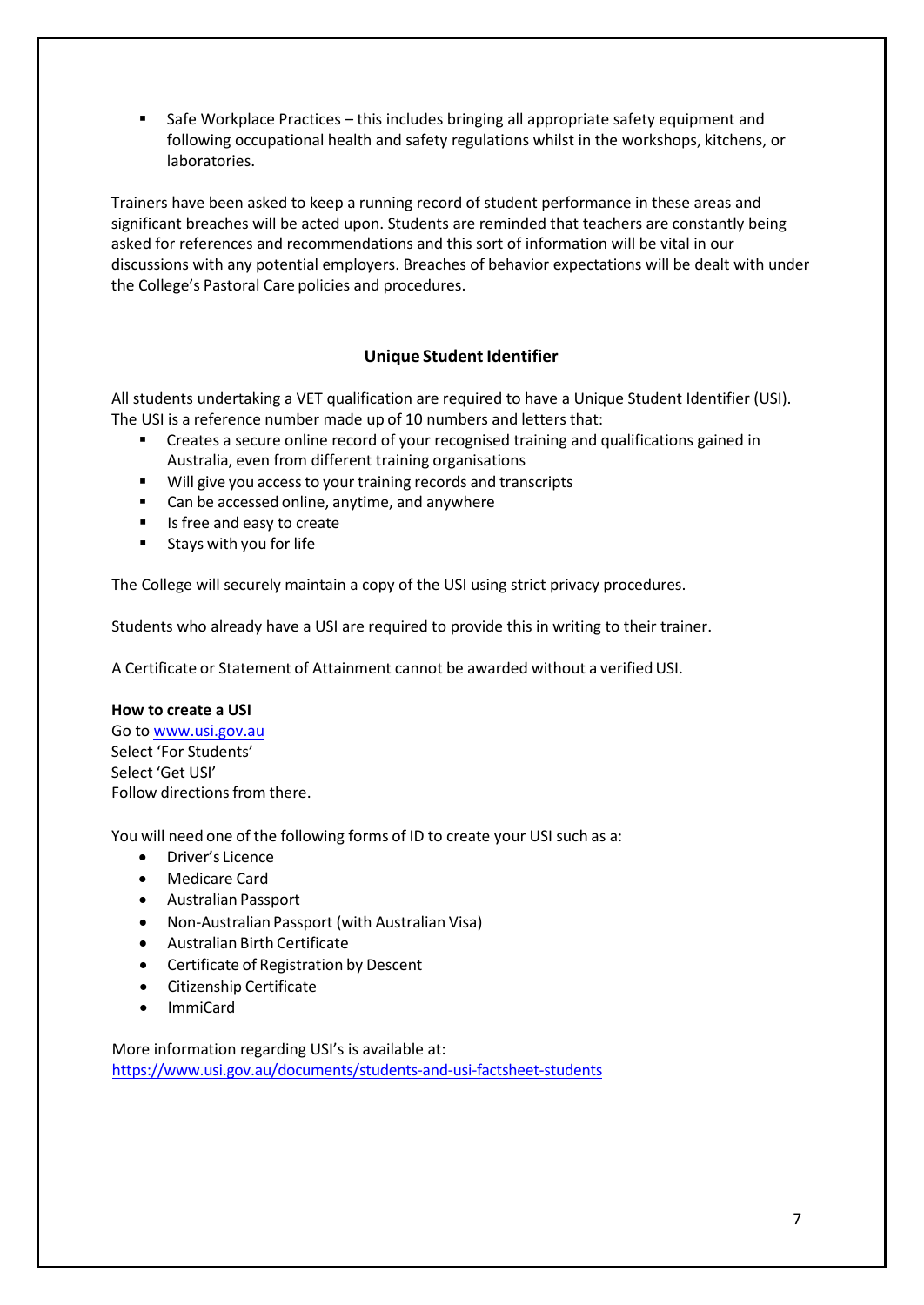# **Competency Based Assessment**

<span id="page-7-0"></span>All VET courses are assessed using a system of **Competency Based Assessment**. Students are assessed on their ability to consistently demonstrate industry recognised knowledge, skills, and affective attributes. Evidence for assessment tasks will generally be gathered on multiple occasions throughout enrolment in the qualification and students will be deemed "satisfactory" or "unsatisfactory" for each assessment tool. Results for each assessment item will be marked on a student profile sheet that will be made available to students at the end of each Semester (or upon student request).

Final records of assessment for individual units of competencies will be awarded as either:

- **C** Competent
- **NYC** Not Yet Competent
- **W** Withdrawn
- **S** Superseded
- **RPL** Recognition of Prior Learning
- **CT** Credit Transfer

Please note students will not be awarded ' $A - E'$  results for VET qualifications.

# **Catering for Student Needs**

<span id="page-7-1"></span>The College has a responsibility to determine the needs of all students and differentiate services to meet both the individual and the groups needs where possible and practical. The following processes are utilised by the College to determine the academic and pastoral needs of students:

- SET plans
- **Subject selection processes**
- Pathway guidance services
- Literacy and numeracy assessment and testing
- **Inclusive Practices Case Managers**
- **Regular House meetings**

The suitability of available services will be monitored to ensure the College continues to cater for student needs. The College will inform the improvement and modification of its student's services through the collection and analysis of relevant student data, feedback, results and other quality indicators.

## **Available Support, Welfare and Guidance Services**

<span id="page-7-2"></span>It is suggested that the first point of contact for any VET related support is the trainer of the qualification the student is enrolled in. The Head of VET or Head of Senior Pathways & Careers are also important points of contact for VET related issues. Students can also contact their Formation Leader or College Counsellors for support, welfare, and guidance services.

Additionally, students at the College have access to a range of support, welfare, and guidance services. Services and personnel available include:

Home Room Mentor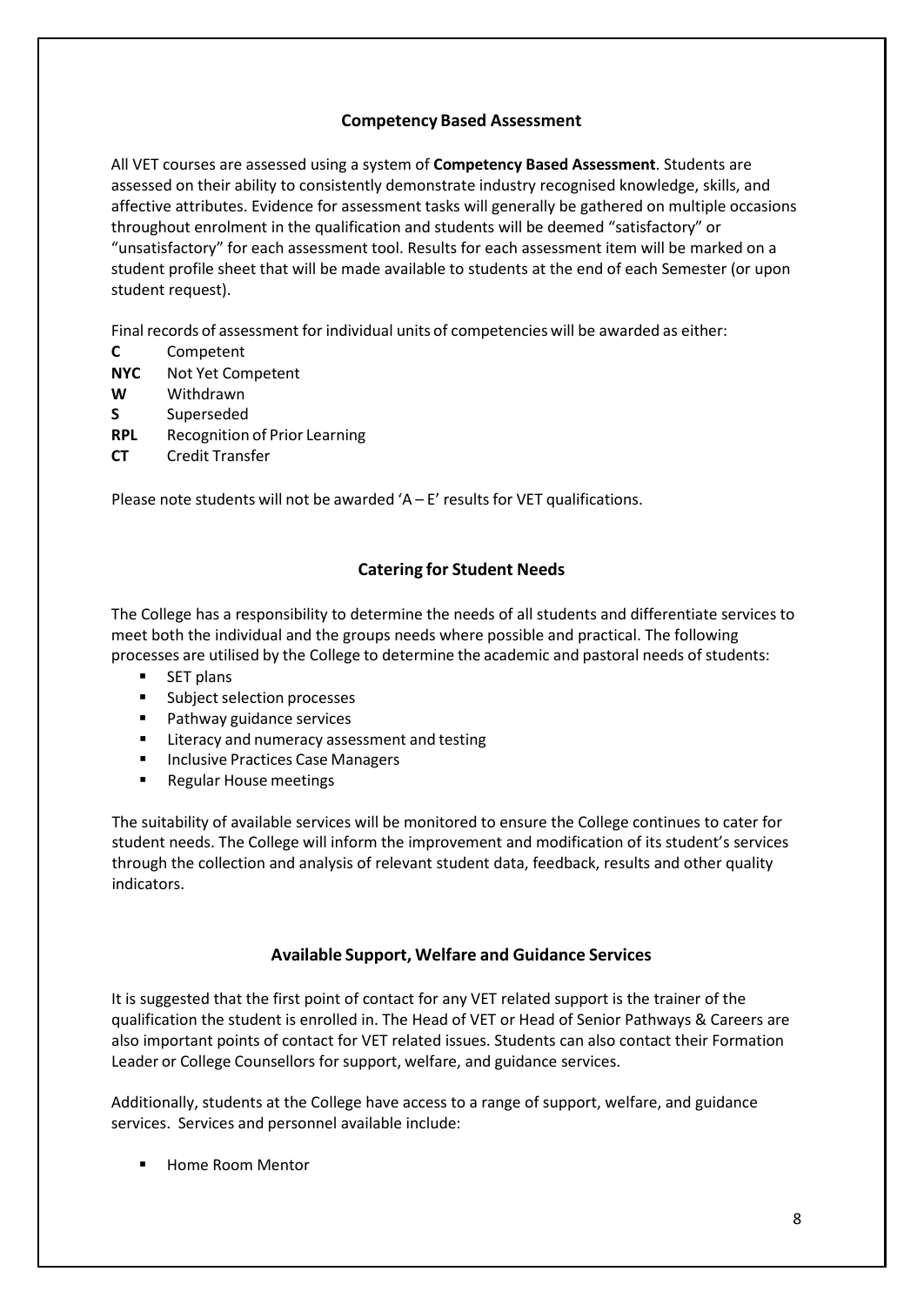- **E** School Counsellor
- Exceptional Learning Staff
- Aboriginal and Torres Strait Islander Program Coordinator
- Administration Staff
- **External Support and Referral Agencies**
- **Department Leaders**
- Head of VET
- Head of Senior Pathways & Careers
- **•** Dean of Learning
- **•** Dean of Formation
- **•** Deputy Principal
- **Principal**

#### **Catering for Language, Literacy and Numeracy Needs**

<span id="page-8-0"></span>Inclusive Practices staff are available to provide support to students with ascertained literacy and numeracy learning issues. Additionally, basic literacy and numeracy is embedded in all VET qualifications. This will assist students in their VET studies, as well as the development of their general literacy and numeracy skills. If additional support is required students should consult their trainer or Inclusive Practices Case Manager.

## **Access and Equity Policy and Procedure**

<span id="page-8-1"></span>As an educational institution in the Edmund Rice tradition, the College is inclusive of all students regardless of protected characteristics such as race, socio-economic background and political persuasion. Matters that arise pertaining to access and equity will be referred to the Head of VET for resolution. The Head of VET may escalate issues to the Dean of Learning or the Principal if required.

The College has formal access and equity policy documents that can be accessed through communication with the RTO Manager. Access and equity guidelines will be implemented through the following strategies:

- **The curriculum (including VET Qualifications) is accessible to all students.**
- External providers may be engaged if additional physical, human and training resources are required.
- All students are permitted to undertake School Based Traineeships and Apprenticeships if it is deemed beneficial to their individual career pathways.
- If circumstances dictate the College cannot provide sufficient physical and/or human resources to deliver a qualification, alternative options to complete the course of training will be provided to students or students will receive a Statement of Attainment for any fully completed competencies.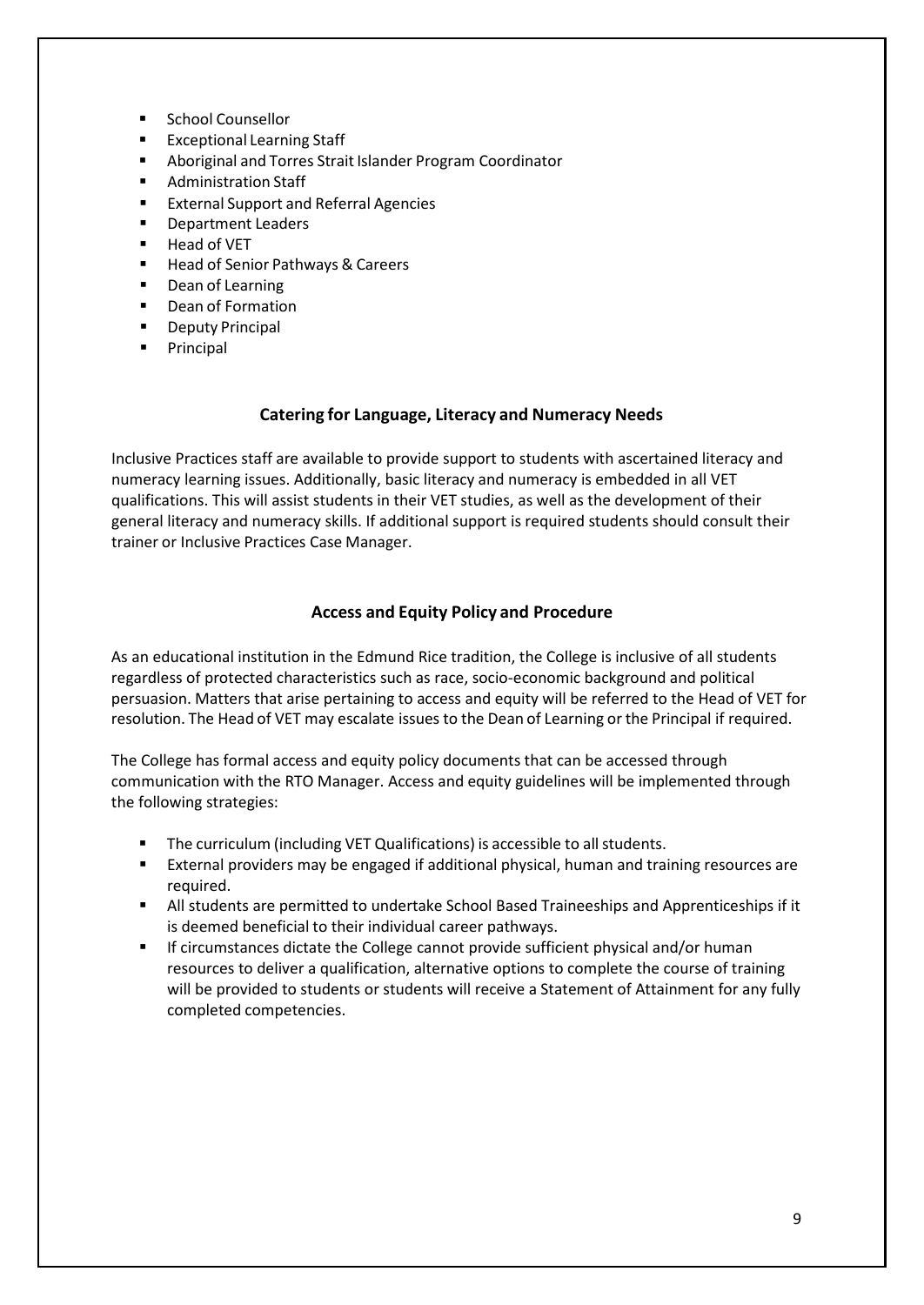# **Assessment Procedures**

<span id="page-9-0"></span>The ATC Assessment Policy and Procedures (available via SEQTA) applies to all students enrolled in VET qualifications. This includes any requests for extensions or special consideration. Points to note about assessment:

- Students will be provided with sufficient and timely notice of any assessment requirements.
- The nature of assessment will consider the socio-economic and learning (including literacy/numeracy) needs of the cohort.
- A range of assessment/evidence gathering techniques may be adopted to suit the cohort including projects, oral questioning, practical observations, written responses, evidence portfolios and tests.
- Assessment conditions and environments will closely simulate the relevant workplace or industry to ensure authenticity of learning and training.
- Reasonable adjustment will be made to the assessment strategy to ensure equity for all students, while maintaining the integrity of the assessment outcomes.
- Students will be provided with opportunity to address any gaps in evidence identified in assessment. These gaps will be clearly documented on assessment task sheets.
- Students will regularly be provided with opportunity to submit feedback on assessment undertaken.
- Students have the right to appeal assessment outcomes as per the College *Complaints and Appeal Policy.*

Assessment cover sheets will provide all relevant information required to successfully complete the task. This includes:

- the type of assessment/evidence gathering item
- authenticity statement
- assessment procedures, equipment, time limits and conditions
- the criteria and checklists used in reaching an assessment outcome
- the scope for feedback from the assessor including identification of any gaps in evidence
- the outcome of the assessment (i.e. Satisfactory / Unsatisfactory)

# **Recording of Results**

<span id="page-9-1"></span>A student profile will be maintained for each student enrolled in a VET qualification at the College. The student's final result for each unit of competency recorded on the profiles (e.g. competent, not yet competent, withdrawn, RPL).

A centralised database of student results for all elements and units of competency is maintained on the Student Management System (QCAA Portal).

# **Student Accessto Records**

<span id="page-9-2"></span>The College is committed to regularly providing students with explicit feedback on their progress in VET qualifications. Students can have access to their student profiles at any time.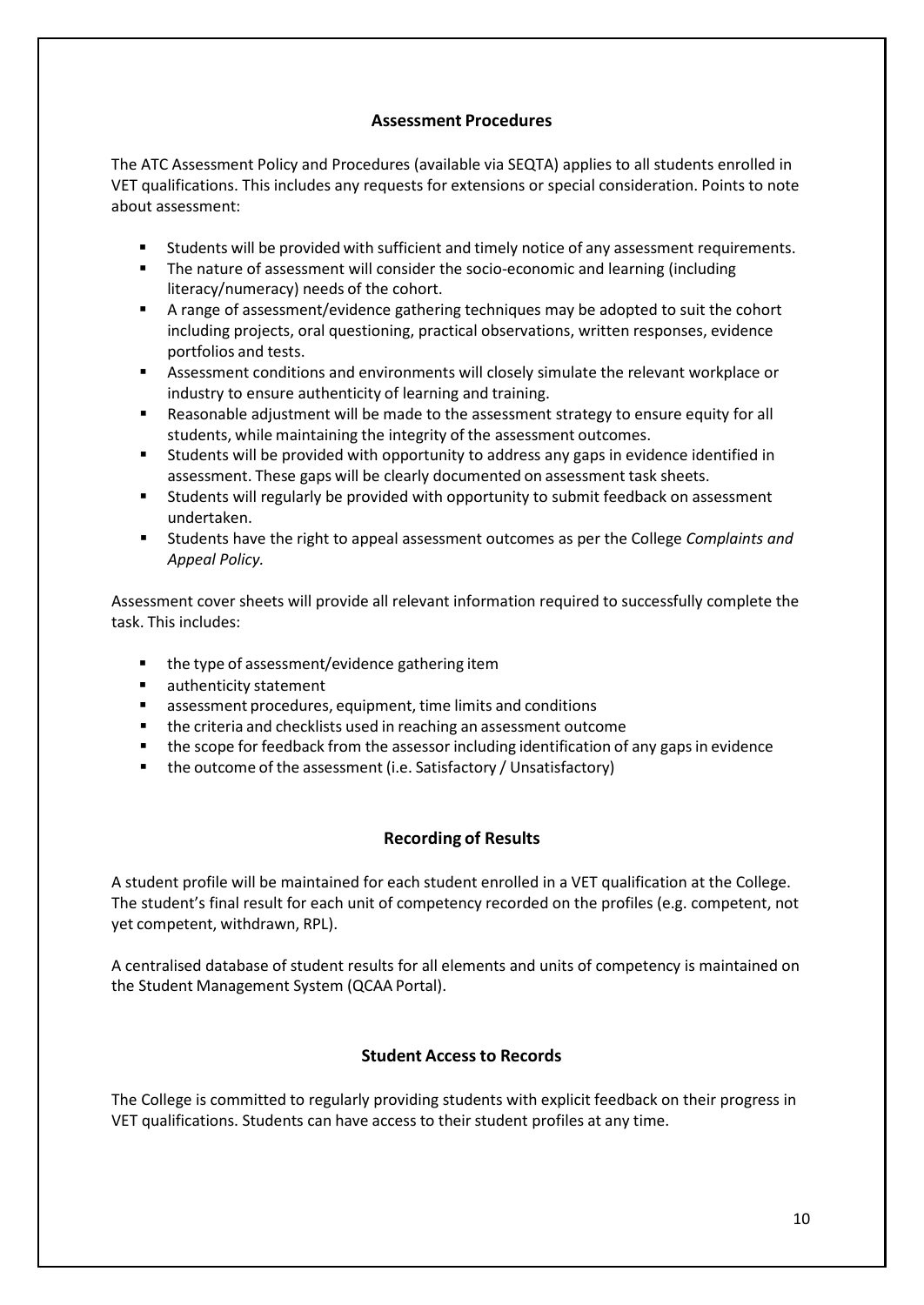Students are also encouraged to track their progress online through myQCE <https://myqce.qcaa.qld.edu.au/> Data in this account reflects results uploaded by the College onto Student Management.

## **Privacy Notice**

<span id="page-10-0"></span>Under the *Data Provision Requirements 2012*, Ambrose Treacy College is required to collect personal information about you and to disclose that personal information to the National Centre for Vocational Education Research Ltd (NCVER).

Your personal information may be used or disclosed by **Ambrose Treacy College** for statistical, administrative, regulatory and research purposes. **Ambrose Treacy College** may disclose your personal information for these purposes to:

- Commonwealth and State or Territory government departments and authorised agencies;
- Queensland Curriculum and Assessment Authority Student Management Application; and
- NCVER.

Personal information that has been disclosed to NCVER may be used or disclosed by NCVER for the following purposes:

- populating authenticated VET transcripts;
- facilitating statistics and research relating to education, including surveys and data linkage;
- pre-populating RTO student enrolment forms;
- understanding how the VET market operates, for policy, workforce planning and consumer information; and
- administering VET, including program administration, regulation, monitoring and evaluation.

You may receive a student survey which may be administered by a government department or NCVER employee, agent or third-party contractor or other authorised agencies. Please note you may opt out of the survey at the time of being contacted.

NCVER will collect, hold, use and disclose your personal information in accordance with the *Privacy Act 1988* (Cth), the National VET Data Policy and all NCVER policies and protocols (including those published on NCVER's website at [www.ncver.edu.au\)](http://www.ncver.edu.au/).

## **Marketing and Advertising of Course Information**

<span id="page-10-1"></span>ATC markets VET training products on its Scope of Registration with integrity, accuracy and professionalism, avoiding vague and ambiguous statements. In the provision of information, no false or misleading comparisons are drawn with any other training organisation or training product. The College also has express permission to market and advertise qualifications provided by the following external providers:

- Binnacle Training (RTO Code 31319) SIS30315 Certificate III in Fitness and BSB30120 Certificate III in Business
- Barrington College (RTO Code 45030) BSB50120 Diploma of Business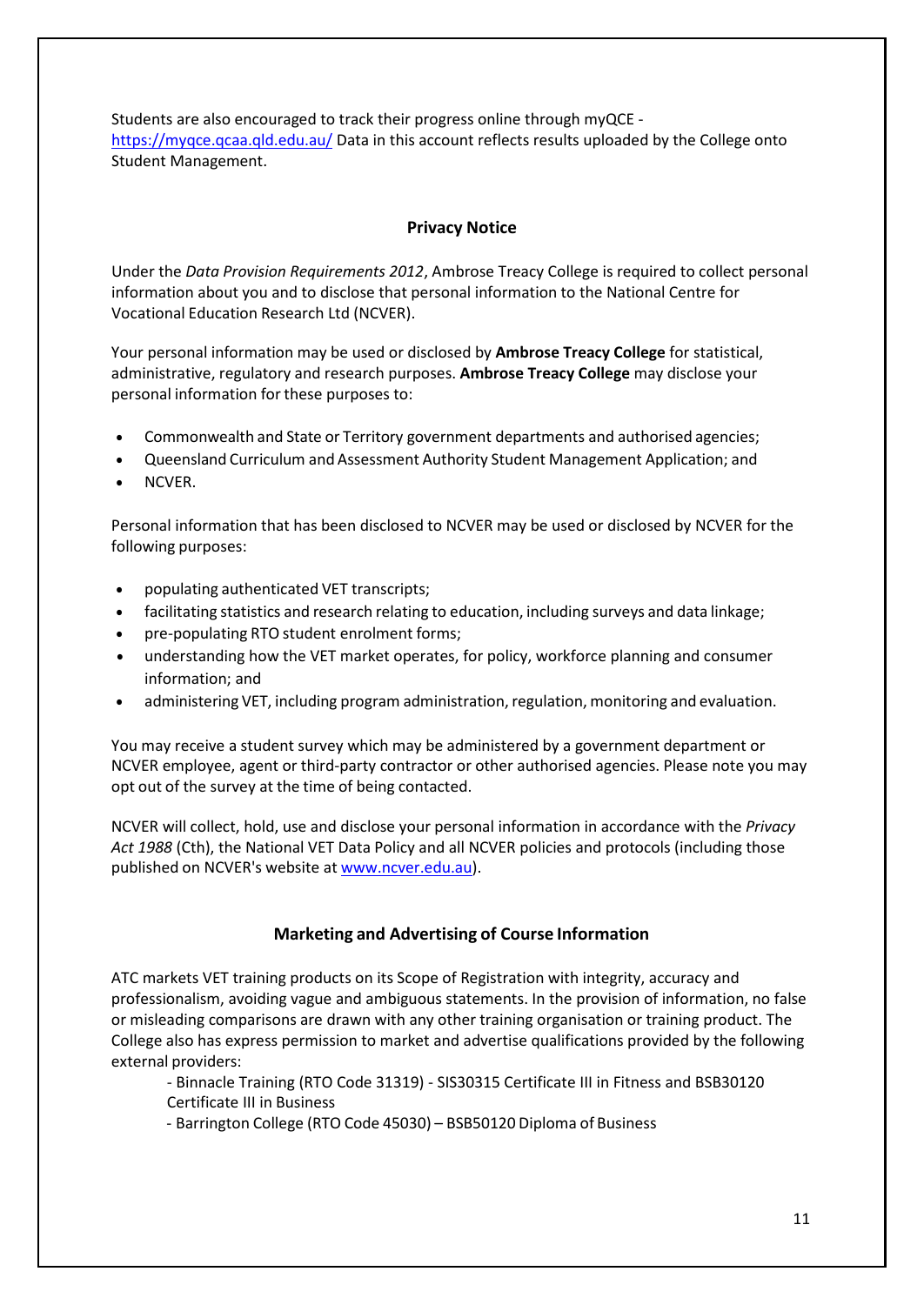#### **Legislative Requirements**

<span id="page-11-0"></span>The College is bound by Federal and State laws governing Vocational Education and Training. The College RTO will also meet all legislative requirements of the:

- Education (General [Provisions\)](https://www.legislation.qld.gov.au/browse/inforce) Act 2006
- National [Vocational](chrome-extension://efaidnbmnnnibpcajpcglclefindmkaj/viewer.html?pdfurl=https%3A%2F%2Fos-data-2.s3-ap-southeast-2.amazonaws.com%2Fipc-qld-edu-au%2Fbundle5%2Fipc_vet_student_handbook_jan_2021updated.pdf&clen=668817&chunk=true) Education and Training Regulator Act 2011
- [Copyright](chrome-extension://efaidnbmnnnibpcajpcglclefindmkaj/viewer.html?pdfurl=https%3A%2F%2Fos-data-2.s3-ap-southeast-2.amazonaws.com%2Fipc-qld-edu-au%2Fbundle5%2Fipc_vet_student_handbook_jan_2021updated.pdf&clen=668817&chunk=true) Act 1968 (2006)
- Education (Work [Experience\)](https://www.legislation.qld.gov.au/browse/inforce) Act 1996
- Child [Protection](https://www.legislation.qld.gov.au/browse/inforce) Act 1999
- Work [Health](https://www.legislation.qld.gov.au/browse/inforce) and Safety Act 2011
- [Anti-discrimination](https://www.legislation.qld.gov.au/browse/inforce) Act 1991
- [Privacy](chrome-extension://efaidnbmnnnibpcajpcglclefindmkaj/viewer.html?pdfurl=https%3A%2F%2Fos-data-2.s3-ap-southeast-2.amazonaws.com%2Fipc-qld-edu-au%2Fbundle5%2Fipc_vet_student_handbook_jan_2021updated.pdf&clen=668817&chunk=true) Act 1988 (2014)
- [Information](https://www.legislation.qld.gov.au/browse/inforce) Privacy Act 2009

For further information on these legislative obligations see the Head of VET.

## **Complaints and Appeals Policy**

<span id="page-11-1"></span>The College, as an RTO (Ambrose Treacy College, RTO Code 45196), has a complaints and appeals policy specific to its RTO operations.

The Principal (as the chief executive officer) of the College RTO is ultimately responsible for ensuring that the College RTO complies with the VET Quality Framework (VQF). This includes the complaints and appeals policy and procedures. A complaint can be made to the College RTO regarding the conduct of:

- the College RTO, the RTO Manager, itstrainers, assessors or other College RTO staff
- students of the RTO
- any third parties providing services on behalf of the College RTO (if relevant).

Complaints may be made to any member of staff.

An appeal can be made to the RTO Manager to request a review of a decision, including assessment decisions. Appeals should be made to the trainer/assessor in the first instance but can also be made to Heads of Department or the RTO Manager. The College RTO will ensure that the principles of natural justice and procedural fairness are adopted at every stage of the complaints and appeals process.

1. Any staff member can receive a complaint or appeal. Where possible, complaints are resolved immediately.

2. All complaints and appeals are heard and resolved within 60 calendar days of receipt. If the College RTO considers that more than 60 calendar days are required to process and finalise the complaint or appeal, the complainant or appellant will be informed of the reasons for the extended timeframe in writing and will be regularly updated on the progress of the matter.

3. The College RTO will maintain a secure Complaints and Appeals Register, documenting all complaints and appeals received, as well as actions taken, and decisions made.

4. The College RTO will undertake a continuous improvement process that includes reviewing both the details in the Complaints and Appeals Register, and the complaints and appeals policy and procedures, and taking appropriate corrective action to eliminate or mitigate the likelihood of the same problems occurring again. Complaints or appeals should be directed to the RTO Manager, if the complaint or appeal involves the RTO Manager then they can be directed to the Principal – [seniorschool@atc.qld.edu.au](mailto:seniorschool@atc.qld.edu.au)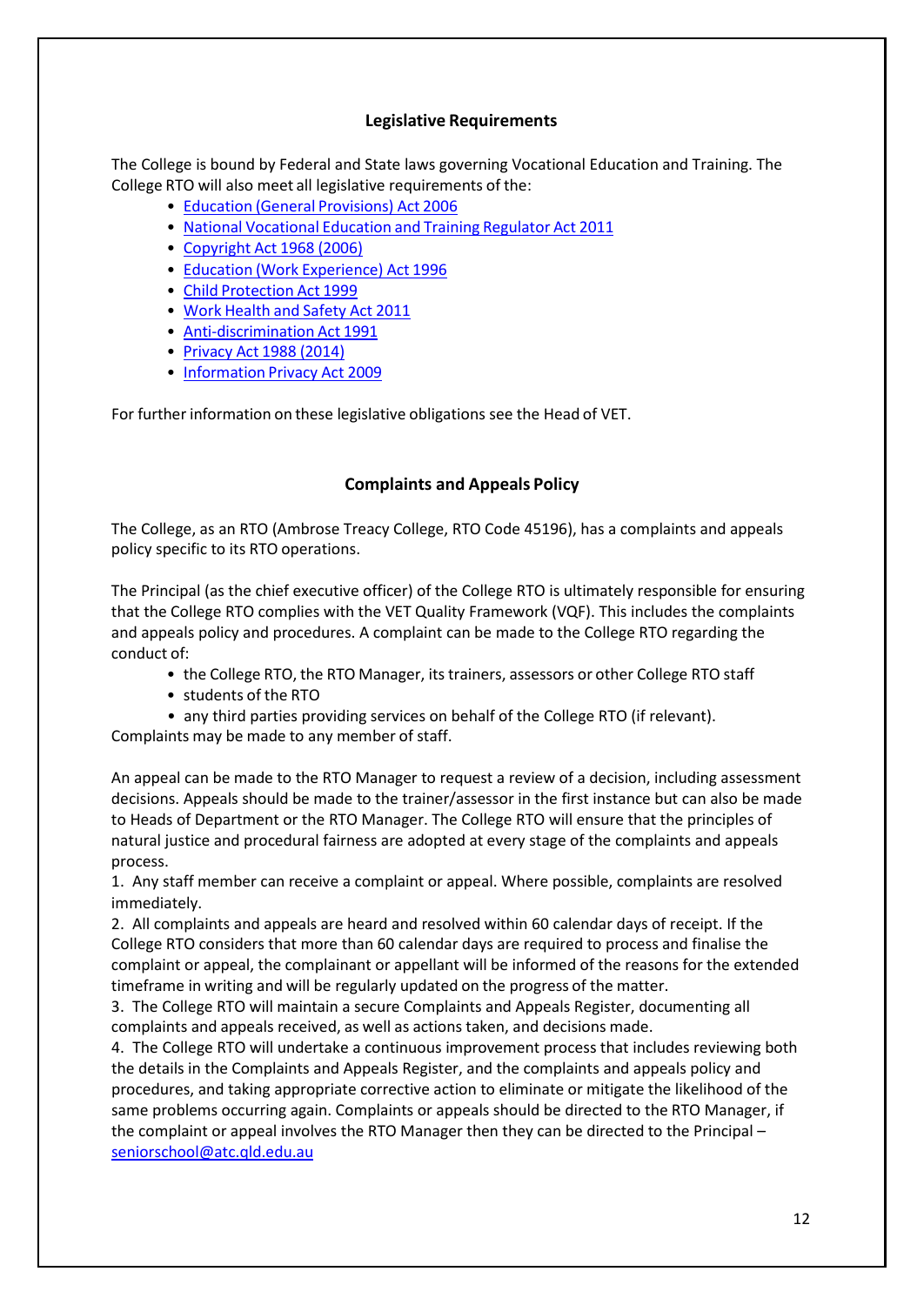# *Complaints Procedure*

All complaints must be in writing and emailed t[o seniorschool@atc.qld.edu.au](mailto:seniorschool@atc.qld.edu.au) A third party can be used to assist in documenting and progressing the complaint.

- On receipt of a written complaint:
	- a written acknowledgement is sent to the complainant
	- the complaint is forwarded to the RTO Manager. If the complaint relates to RTO Manager, the Principal will allocate an alternate staff member to deal with the complaint.

• If the complaint is not finalised within 60 calendar days, the complainant is informed of the reasons in writing and regularly updated on the progress of the matter.

• The RTO Manager will either deal with the complaint or convene an independent panel to hear the complaint; this shall be the complaints and appeals committee. The complaints committee shall not have had previous involvement with the complaint and will include representatives of:

- the Principal;
- the teaching staff and;
- **an independent person.**

• The complainant shall be given an opportunity to present their case and may be accompanied by other people as support or as representation.

• The relevant staff member, third party or student (as applicable) shall be given an opportunity to present their case and may be accompanied by other people as support or as representation.

• The outcome/decision will be communicated to all parties in writing within 60 days.

• If the processes fail to resolve the complaint, the individual making the complaint will have the outcome reviewed (on request) by an appropriate party independent of the RTO.

• If the complainant is still not satisfied, the RTO Manager or Principal will refer them to the QCAA website for further information about making complaints

[\(https://www.qcaa.qld.edu.au/senior/vet/appeals-complaints\)](https://www.qcaa.qld.edu.au/senior/vet/appeals-complaints).

The root cause of any complaint will be included in the systematic monitoring and evaluation processes of the RTO so appropriate corrective action will be instigated to eliminate or mitigate the likelihood of reoccurrence.

## *Appeals Procedure*

• All formal appeals must be in writing and addressed to the Principal, as CEO of the RTO.

- On receipt of a written appeal:
	- a written acknowledgement is sent to the appellant from the Principal (via admin support).
	- the appeal is forwarded to the RTO Manager.

• If the appeal is not finalised within 60 calendar days, the appellant is informed of the reasons in writing and regularly updated on the progress of the matter.

• The Principal and/or the RTO Manager will either deal with the appeal or convene an independent panel to hear the complaint; this shall be the complaints and appeals committee. The appeals committee shall not have had previous involvement with the appeal, and will include representatives of:

- the Principal;
- $\blacksquare$  the teaching staff and;
- **an independent person.**

• The appellant shall be given an opportunity to present their case and may be accompanied by other people as support or as representation.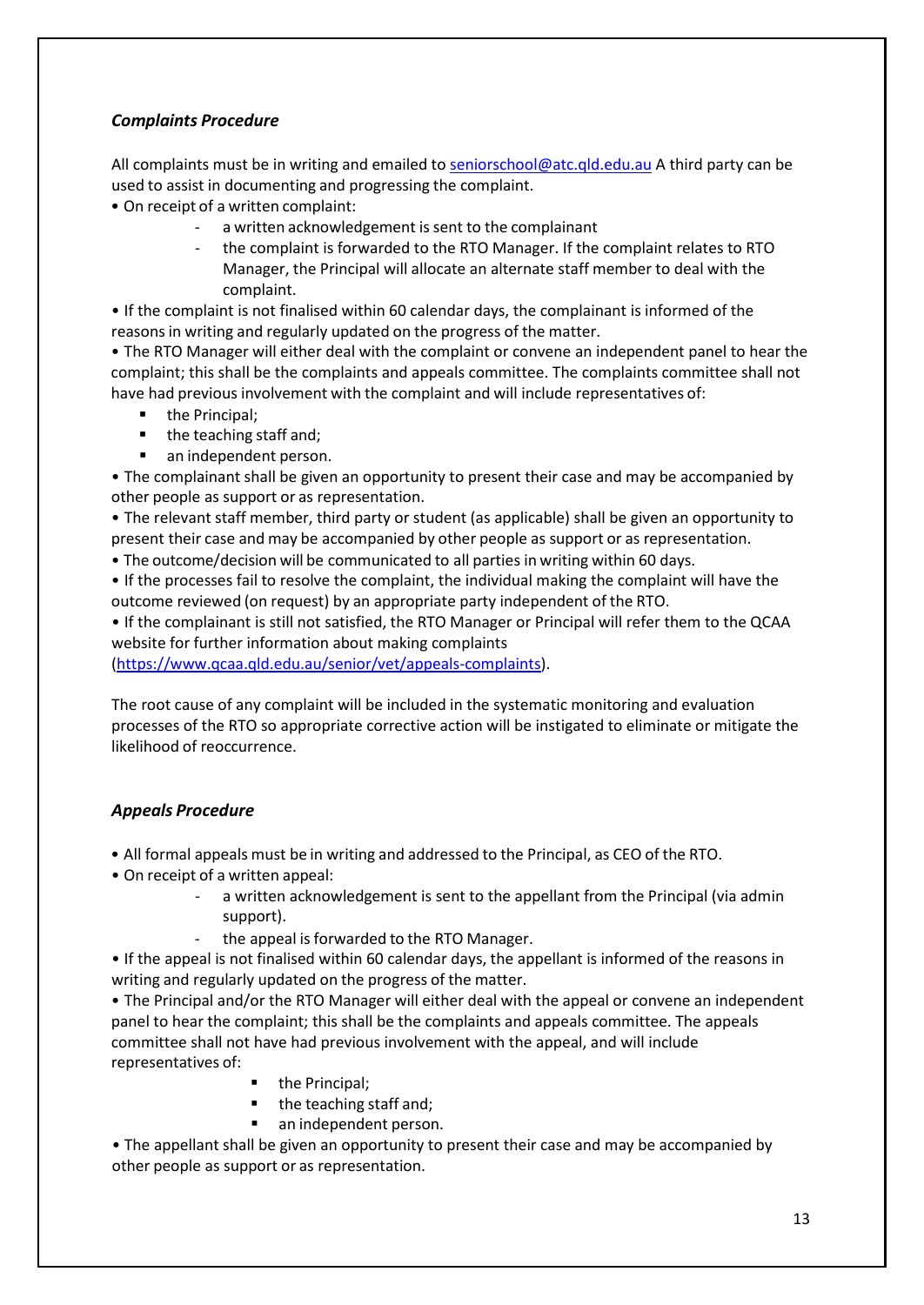• The relevant staff member, if applicable, shall be given an opportunity to present their case and may be accompanied by other people as support or as representation.

• The outcome/decision will be communicated to all parties in writing within 60 days.

• If the processes fail to resolve the appeal, the individual making the appeal will have the outcome reviewed by an appropriate party independent of the RTO.

• If the appellant is still not satisfied, the RTO Manager or Principal will refer them to the QCAA website for further information about making complaints

[\(https://www.qcaa.qld.edu.au/senior/vet/appeals-complaints\)](https://www.qcaa.qld.edu.au/senior/vet/appeals-complaints).

The root cause of any appeal will be included in the systematic monitoring and evaluation processes of the RTO so appropriate corrective action will be instigated to eliminate or mitigate the likelihood of reoccurrence.

NB. The College Complaints and Appeals Policy and Procedures are also posted on the school website [\(https://www.atc.qld.edu.au\)](https://www.atc.qld.edu.au/learning/vocational-education-and-training).

## **Recognition of Prior Learning (RPL)**

<span id="page-13-0"></span>All VET students have access to a procedure that gives Recognition of Prior Learning (RPL). RPL is an assessment process that assesses the competency(ies) of an individual that may have been acquired through *formal*, *non-formal* and *informal* learning to determine the extent to which that individual meets the requirements specified in the training package or VET accredited courses. To elaborate:

- Formal learning refers to learning that takes place through a structured program of instruction and is linked to the attainment of an AQF qualification or statement of attainment (for example, a certificate, diploma or university degree).
- Non-formal learning refers to learning that takes place through a structured program of instruction that does not lead to the attainment of an AQF qualification or statement of attainment (for example, in house professional development programs conducted by a business).
- Informal learning refers to learning that results through experience of work-related, social, family, hobby or leisure activities (for example the acquisition of interpersonal skills developed through several years as a sales representative).

Information regarding Recognition of Prior Learning (RPL) will be provided to all students at induction.

Students will be informed of:

- The College's obligation to offer RPL to all students
- **Application forms used in the RPL process**
- **Examples of evidence that may be submitted for RPL**
- The RPL application process
- **Appealing decisions for RPL**

Students seeking RPL will be guided through the process with the support of their Trainer. All reasonable efforts will be made to assist students with completing application forms and collecting relevant evidence.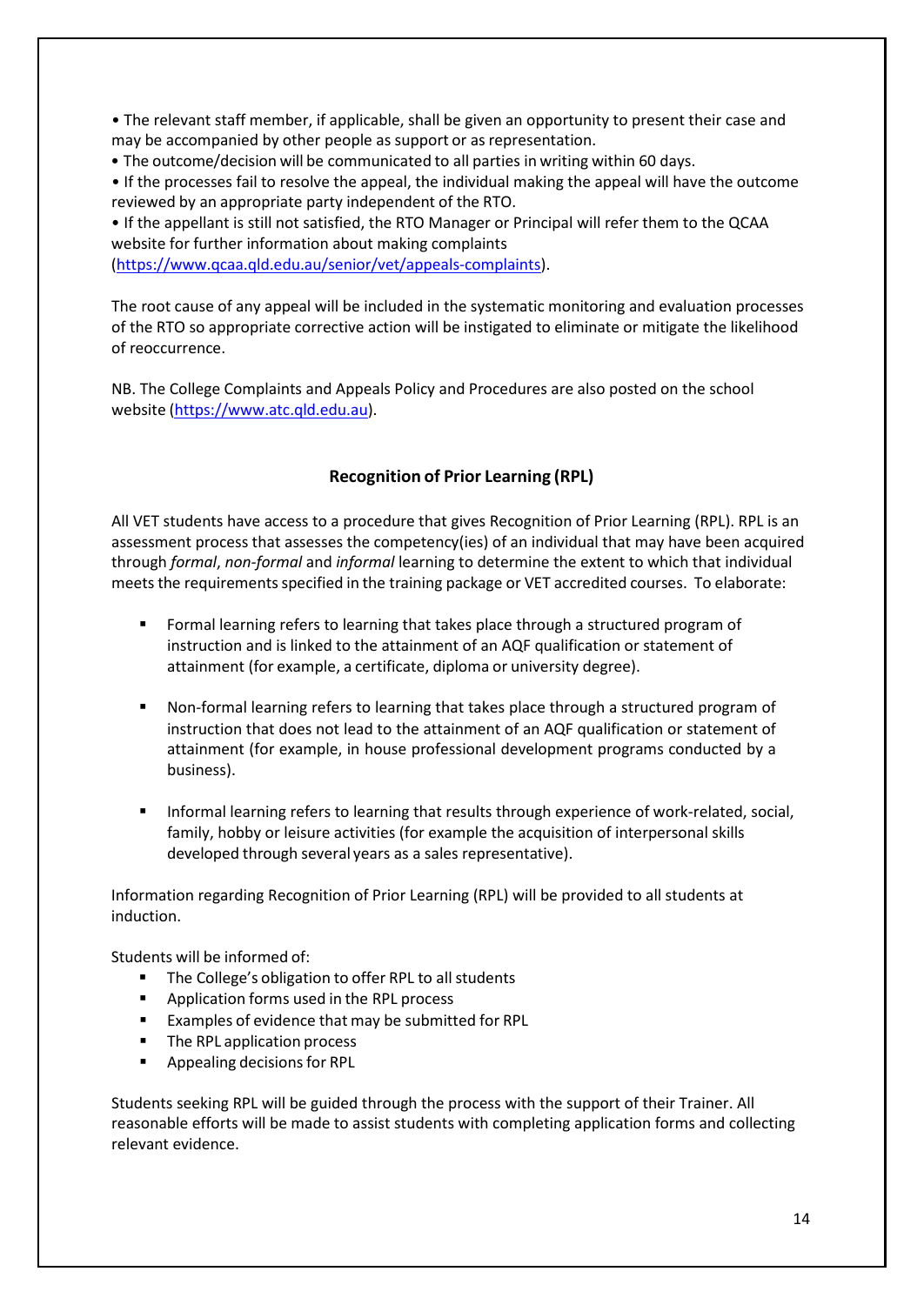Once required evidence has been submitted, the Trainer will make an assessment judgement. If there are gaps in the evidence the Trainer will inform the student and the required training and assessment to address these gaps will be identified. The Trainer will clearly document the assessment decision using the qualification specific documentation that is to be retained in accordance with the *Retention of Student Records* Procedure. Students may have access to reassessment on appeal. The Trainer will inform the Head of VET of the application and details will be recorded in an RPL Register.

#### **Credit Transfer**

<span id="page-14-0"></span>If a student has previously completed a unit of competency (either at the College or at another RTO) contained in a qualification they are currently enrolled in, then credit transfer can be awarded for that unit of competency. Students who have previously completed a unit of competency at the College (i.e. across qualifications being undertaken at the same time) will automatically be awarded credit transfer. The Head of VET will identify all units of competency across the RTO that are offered in multiple courses in order to expedite the awarding of credit transfer.

The College will only award credit transfer for units of competency completed at external RTOs upon the student providing a Statement of Attainment or Record of Results issued by the previous RTO. It is the responsibility of the student to obtain this documentation.

Certification documentation must be submitted to the Head of VET. A copy of the certification will be provided to the Trainer and Assessor to store a copy with the student profile/portfolio as evidence. The PA to the Dean of Learning will update the Student Management program accordingly.

Information regarding Credit Transfer will be provided to all students at the Student Induction.

#### **Certification**

<span id="page-14-1"></span>Students completing all requirements of a qualification will be issued with a *Certificate*. If, however, a student partially completes requirements of a VET qualification, a *Statement of Attainment* may be issued\*. Both certificates and statements of attainment will be nationally recognised in all states and territories under the Australian Qualifications Framework (AQF).

\* Students will only be issued certification if they have submitted and verified a Unique Student Identifier (USI) with the College.

# **Issuance of Certification**

<span id="page-14-2"></span>The College will ensure students are issued with AQF certification documentation within 30 calendar days of meeting the requirements of the training product in which they are enrolled. The College will maintain a Register of Certification Documents for a period of 30 years for future reference and replacement of certifications. All certification documentation will meet the requirements of the Standards for RTOs 2015.

The RTO will ensure that through the implementation of the AQF Qualifications Issuance Policy: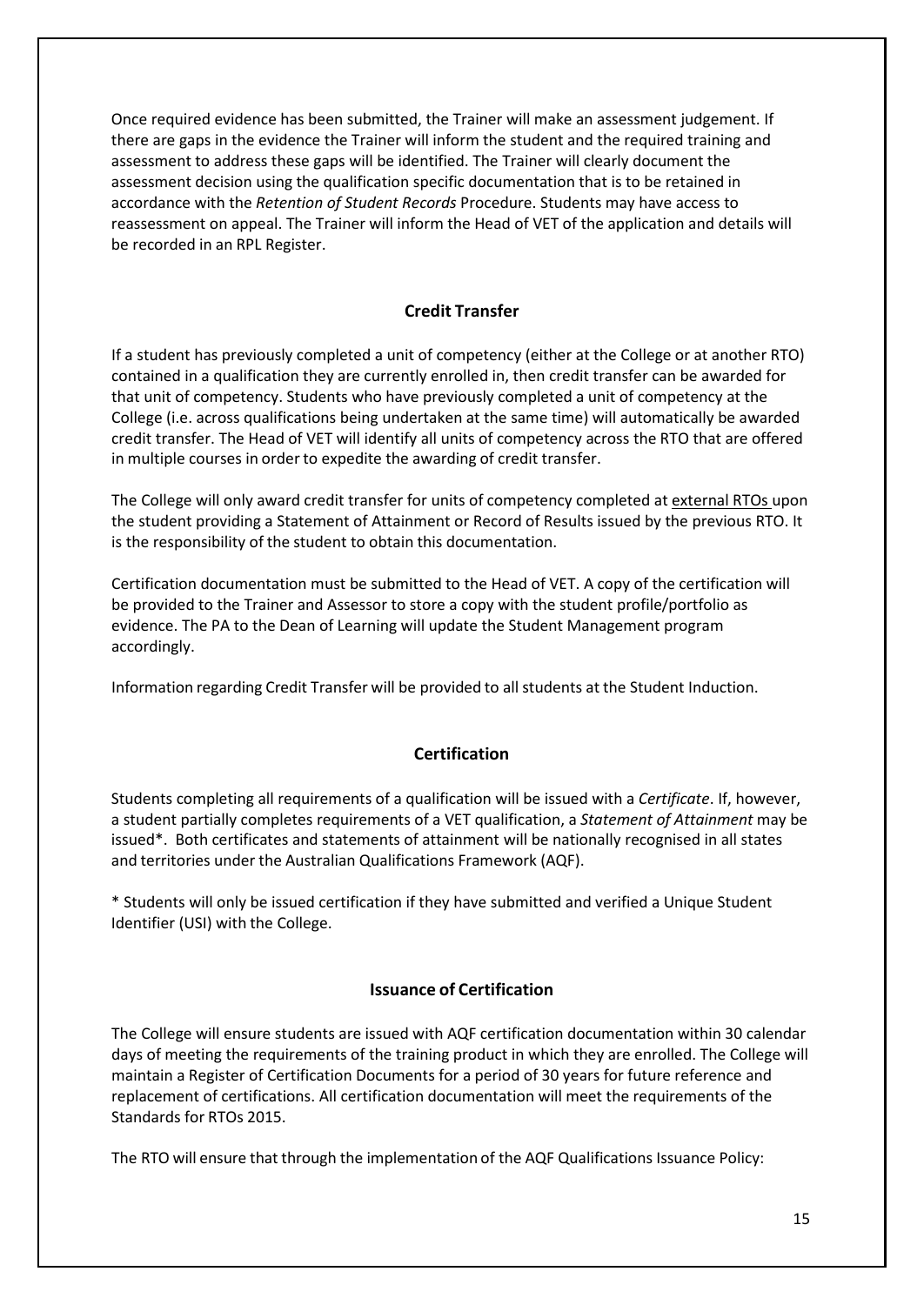- All relevant certficiation is awarded to students within required timeframes.
- AQF qualifications codes and titles are correctly identified.
- Measures are taken to protect AQF qualifications fraudulent issuance or copying of certification.
- Clear distinction can be made between AQF qualifications and non-AQF qualifications.
- **EXECTE:** Certification documentation is used consistently across the College.
- Students and parents/caregivers are confident that the qualifications they have been awarded are part of Australia's national qualificationsframework – the AQF.

# **Replacement of Certifications**

<span id="page-15-0"></span>The College maintains a Register of Certification Documents issued for 30 years from the date of issue. This allows learners to request a reissue of their documentation at a later date. The College copies are stored in an accessible format with both electronic and hard copy records kept securely. The process for a learner, or former learner, to request a reissue of their documentation is as follows:

- All requests for a replacement qualification or statement of attainment must be in writing to the Head of VET or the Senior School Office.
- **ID** will be required to confirm identification of the person requesting reissue. Face to face collection is preferable, however, an email from a personal email address may be considered.
- **The request will be checked against the Register of Certification.**
- **The replacement will clearly identify that the certification is a re-issued version. All other** requirements of the Standards for RTOs 2015 will be met with reissued certification.
- **The replacement will be issued with 30 working days of receipt of the written request.**

## **Qualification Guarantee**

<span id="page-15-1"></span>The College gives a guaranteed commitment to deliver all training and assessment required to complete the respective qualification once a student is enrolled. Late enrolments may negotiate delivery of revised bundle of units that will lead to a statement of attainment only.

Should the College lose access to qualified trainers or physical resources, the school will arrange to negotiate training and assessment to be completed through external RTO's where possible, or students will receive a Statement of Attainment for fully completed competencies. Should such an arrangement be necessary, affected students will be formally notified and parental agreement will be sought to proceed with any external RTO.

## **Industry Placement**

<span id="page-15-2"></span>Industry Placement is a mandatory requirement for the Certificate II in Hospitality. A student must complete 12 shifts over the two years to achieve the competency SITHIND003 Use hospitality skills effectively.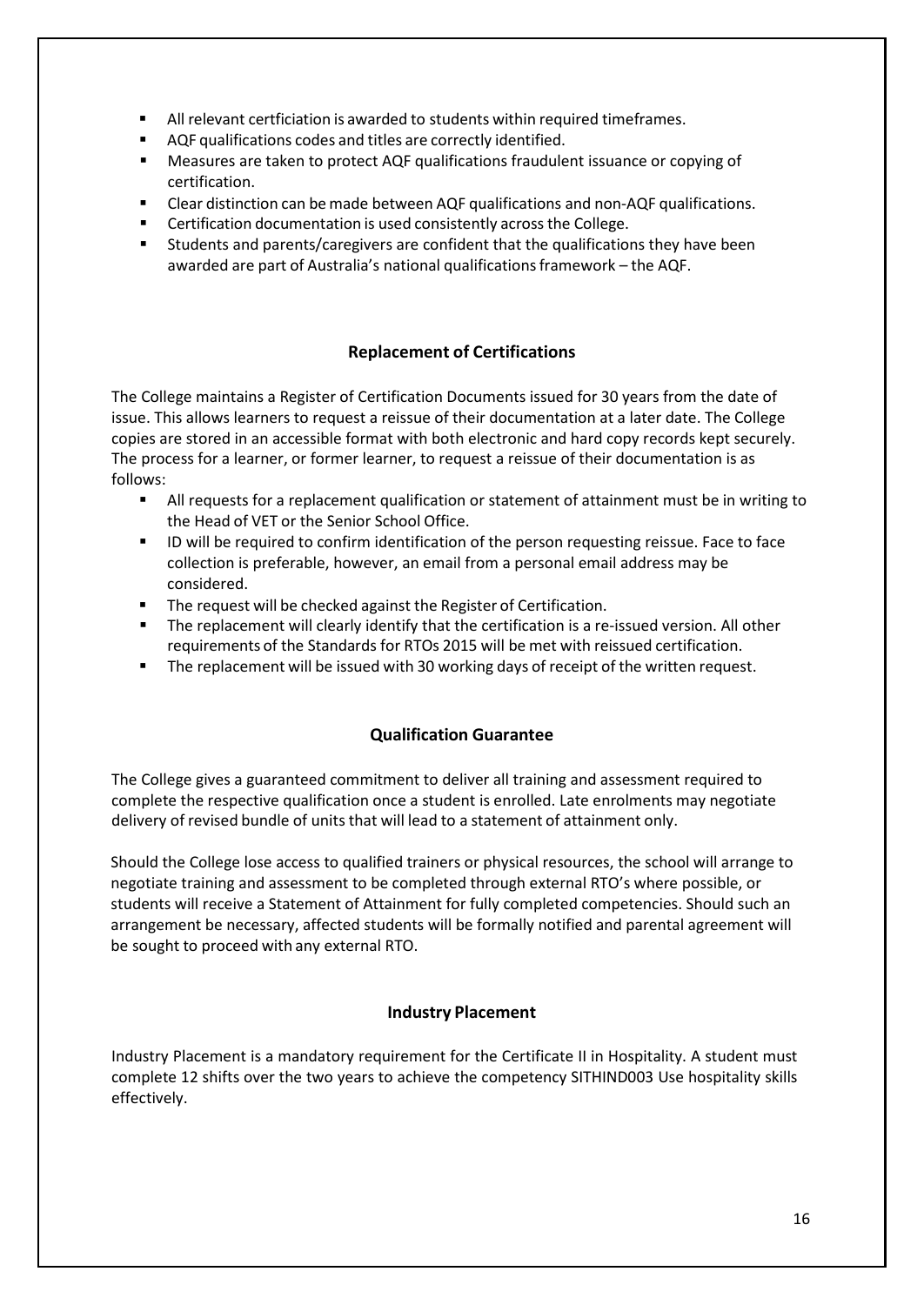However, all students undertaking a VET certificate are encouraged to complete industry placement in their chosen industry pathway and dates for this are offered throughout the year including school holidays and during exam blocks.

Some placements have specified requirements for that industry. For example, to enter a construction site a student requires a White Card. Students may also need to provide personal protective equipment such as steel-capped boots, high-visible vests and earmuffs.

Student requirements for industry placement:

- **The student finds an employer for their placement (the school does have some contacts in** some industry fields)
- **The student provides the employer's name and contact details to the Senior School Office**
- Student collects a Work Experience Agreement form from the Senior School Office to be completed and signed by the student and his parent/s or guardian (if under 18 years old)
- Student is to also contact the employer to arrange a meeting for the employer to sign the Work Experience Agreement
- **The student returns the completed Work Experience Agreement to the Senior School Office** (employer, parent and student signatures are mandatory at this stage)
- Complete White Card registration if relevant

It is a legal requirement for insurance purposes for the Work Experience Agreement to be completed by all parties before the student attends the placement. Failure to return the form or obtain signatures by the due date will result in the placement not going ahead.

## **Compulsory School Activities**

<span id="page-16-0"></span>All vocational education students are required to be present at compulsory school events and activities as outlined by their Head of House. If a student has TAFE or a school-based apprenticeship/traineeship on these days, it is the students' responsibility to inform the employer or TAFE regarding their absence.

## **VETiS (VET in Schools) Funding by the VET Investment Budget**

<span id="page-16-1"></span>Queensland Government funding may be available when enrolling in a qualification with an external RTO (including TAFE). This is funded by the Qld Department of Employment, Small Business and Training.

The VET investment budget provides funding for students to **complete one employment stream qualification at the Certificates I or II level** listed on the Priority Skills List during Year 11 & 12. Note that not all qualifications are eligible for funding.

Please refer to the following link for further information on funding: <https://desbt.qld.gov.au/training/providers/funded/vetis>

This link also provides a link to the current 2018/2019 Priority Skills List. The column "VET in Schools" shows the qualifications that are funded by the Government.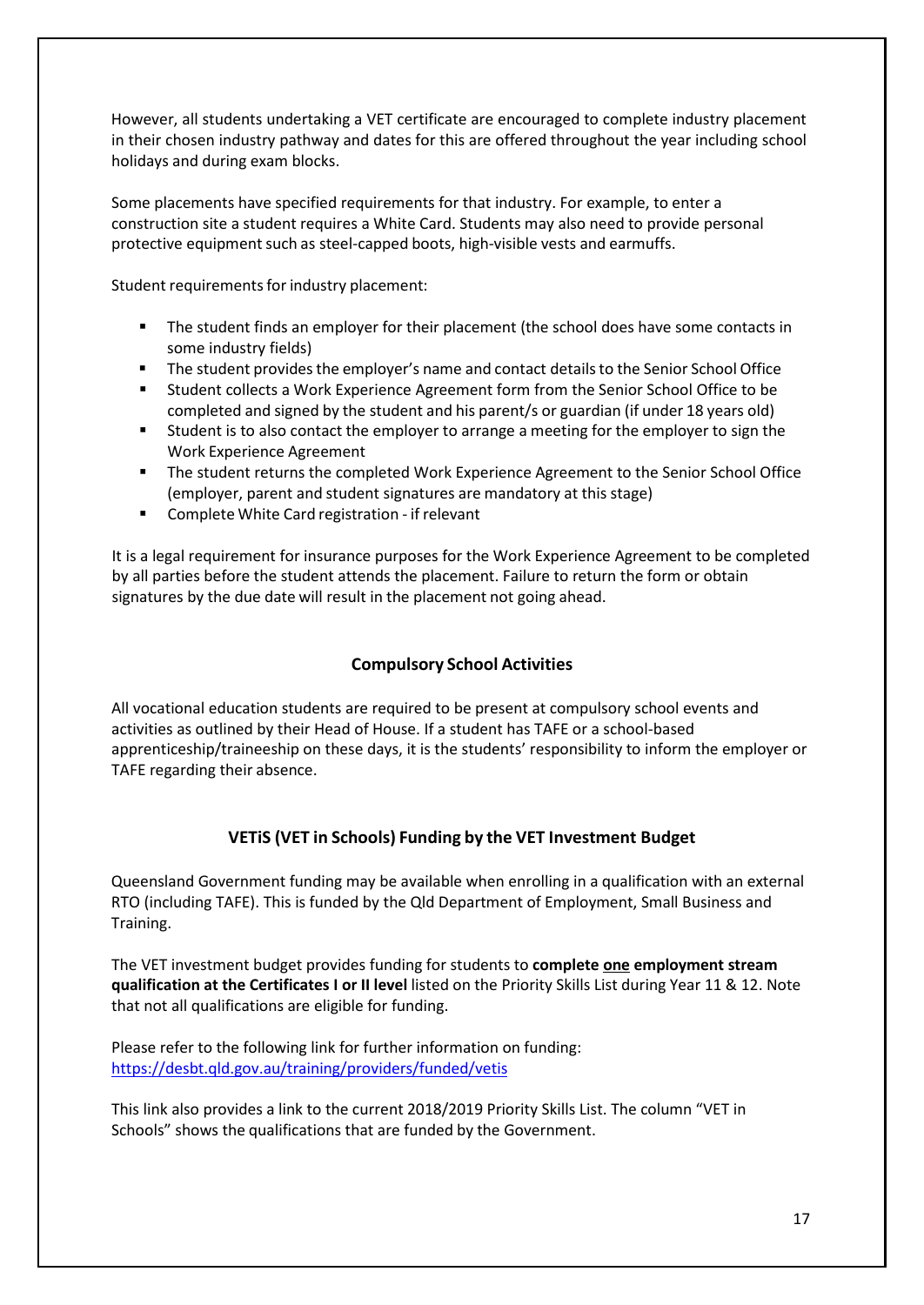To access the VET Investment Budget for a Certificate III qualification, students would need to undertake a school-based apprenticeship or traineeship.

# **TAFE At Schools**

<span id="page-17-0"></span>Many students wish to enrol in a Certificate I, II or III course that is not offered on the school timetable. Students need to enrol through TAFE (as the RTO) for these courses. Therefore, the program is an arrangement with TAFE, not the school. Some courses are funded by the VET investment budget, others are 'fee-for-service'. The school will track the student's completion of the course but will only have information about the student's progress at the end of the semester, not during.

Studying at TAFE offers students a choice of 50 specialist nationally recognised certificate qualifications, in a range of study areas. Possible courses include:

- $\triangleright$  Certificate II in Plumbing
- $\triangleright$  Certificate II in Automotive Cylinder Head Reconditioning
- $\triangleright$  Certificate II in Rail Infrastructure
- $\triangleright$  Certificate II in Electrotechnology
- $\triangleright$  Certificate III in Information, Digital media and Technology
- $\triangleright$  Certificate II in Rural Operations
- $\triangleright$  Certificate III in Screen and Media
- $\triangleright$  Certificate III in Design Fundamentals
- $\triangleright$  Certificate III in Health Services Assistance
- $\triangleright$  Certificate IV in Crime and Justice studies

Enrolling in a TAFE course means that the student misses one day a week of school. Courses are run on different days therefore it is not possible to timetable this. Students are required to catch up on any missed work during their 'TAFE at schools' line on their timetable. Students are also required to provide their own transport to and from the particular TAFE venue (e.g. Southbank, Acacia Ridge, Eagle Farm, Bracken Ridge).

The first step in the process is for students to view the student course guide (the 2020 one should be available soon):

[https://tafeqld.edu.au/assets/oneweb/PDF/course-guides/2022/2022-tas-guide-greater](https://tafeqld.edu.au/assets/oneweb/PDF/course-guides/2022/2022-tas-guide-greater-brisbane.pdf)[brisbane.pdf](https://tafeqld.edu.au/assets/oneweb/PDF/course-guides/2022/2022-tas-guide-greater-brisbane.pdf)

Students then contact the Head of Senior Pathways and Careers with their preferred TAFE course. Students will be advised of the relevant TAFE code for the enrolment process. Students will also need their LUI number and a USI number (see page 7 for details of this). Students then proceed to the following link to enrol:

#### [www.tafeapply.com](http://www.tafeapply.com/)

TAFE courses fill up very quickly and many students miss out on a place in their preferred course because they have left their decision and enrolment too late.

Once the student has successfully completed the online enrolment application the school will be notified and this will be approved. TAFE then emails the student and parents directly with the enrolment package.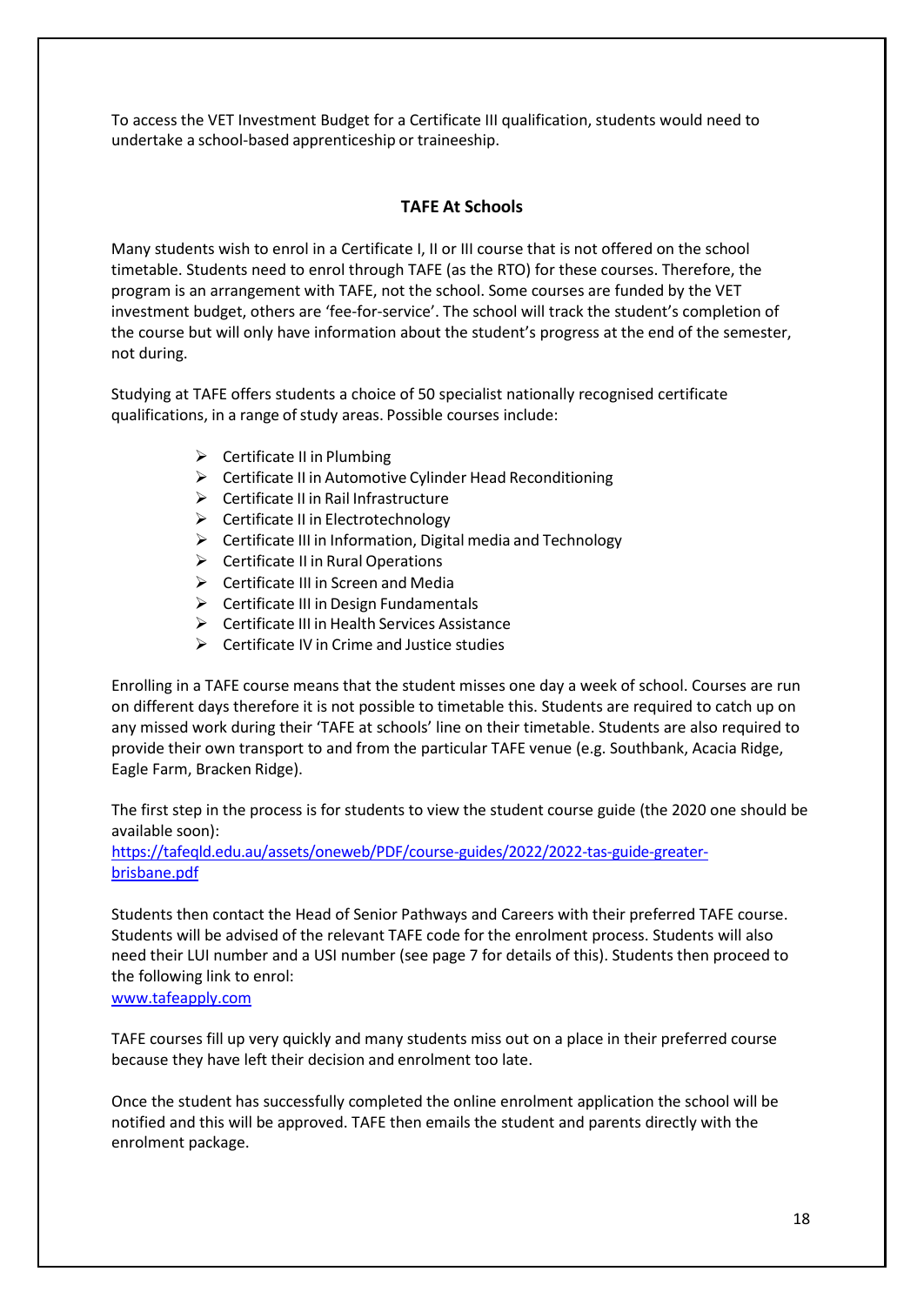# **School Based Apprenticeships and Traineeships(SATs)**

<span id="page-18-0"></span>School-based apprenticeships and traineeships (SATs) are one of the senior schooling pathways available for students in Years 10, 11 and 12. (Students in Year 10 wishing to pursue this pathway would firstly need to discuss their Senior pathway with the Dean of Learning.) A SAT allows students to study for their Queensland Certificate of Education, work for an employer and earn a wage, and train towards a recognised vocational qualification – all while completing high school. A SAT provides a head start into a full-time or part-time apprenticeship and career.

SATs are available in a large range of fields from rural to retail, business to building, hospitality to hairdressing, and automotive to arts.

School-based **traineeships** are generally Certificate II qualifications that include on-the-job training.

School-based **apprenticeships** are generally Certificate III qualifications.

A school-based apprenticeship or traineeship also contributes towards the Queensland Certificate of Education (QCE)

#### **How do SAT's work?**

A SAT is a legally binding contract of training and employment. The student is considered an employee in the workplace and is paid a wage in accordance with the payment set for the industry. SATs are essentially the same as mainstream apprenticeships and traineeships. The key difference is that SATs integrate school studies with training and paid work. The vocational training aspect of the program may be done on-the-job or may require the student to attend training separately. The choice of the training provider rests with the employer but may be a TAFE or a private training provider. The student is not paid for attendance at training.

#### **Organising a SAT**

Students are required to:

- $\triangleright$  Speak to the Head of Senior Pathways and Careers about their chosen area
- $\triangleright$  Investigate SAT opportunities (often originating from previous work experience or family/friend contacts). Students can also register for information about apprenticeship opportunities through the following site: [https://megt.jobreadygateway.com.au/get\\_started](https://megt.jobreadygateway.com.au/get_started)
- $\triangleright$  There are a range of other websites providing school-based apprenticeship opportunities.
- $\triangleright$  Undertake work experience prior to signing up to the SAT (if not previously done so)
- $\triangleright$  Gain approval from the College in terms of the days absent from school and the effect on the student's timetable
- $\triangleright$  Attend the sign-up meeting between the employer, parents, and school representative

More information can be found at the following site: <https://desbt.qld.gov.au/training/apprentices/sats>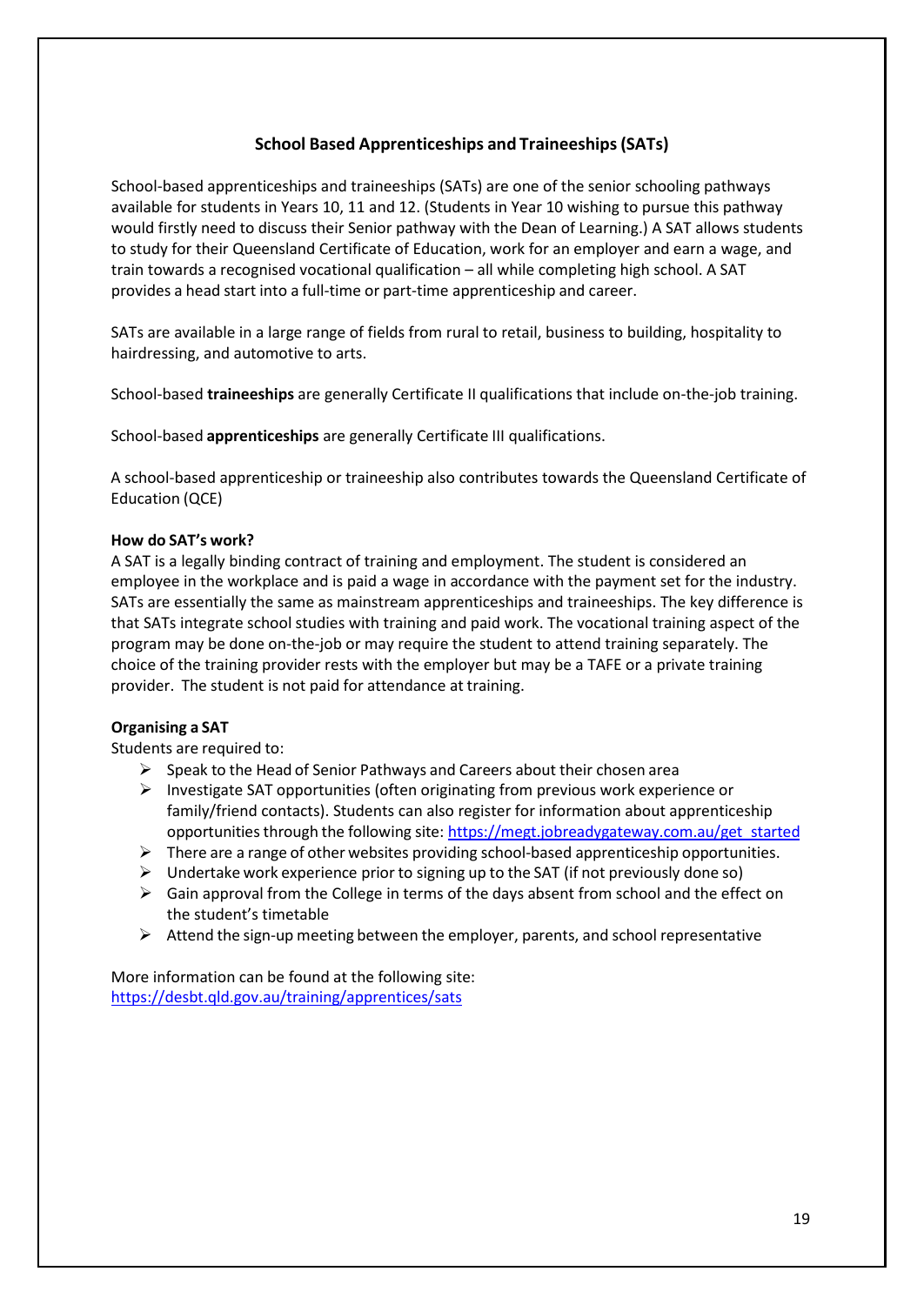# **Staff Contacts**

<span id="page-19-0"></span>

| Dean of Learning       | Lara Morgan    | morganl@atc.qld.edu.au      |
|------------------------|----------------|-----------------------------|
| Head of VET            | Maioha Gregory | gregorym@atc.qld.edu.au     |
| Head of Pathways       | Michelle Kath  | kathm@atc.qld.edu.au        |
| RTO Compliance Officer | Deb Turner     | turnerd@atc.gld.edu.au      |
| Senior School Office   | Sally Tompson  | seniorschool@atc.qld.edu.au |

# Lead Teaching Staff for VET Certificates at ATC:

| <b>HOD HPE</b>         | Tim Walker     | walkert@atc.gld.edu.au  |
|------------------------|----------------|-------------------------|
| <b>HOD Business</b>    | Patrick Howell | howellp@atc.gld.edu.au  |
| <b>HOD Hospitality</b> | Maioha Gregory | gregorym@atc.qld.edu.au |

Trainers and Assessors at ATC:

| Certificate   & II in Hospitality  | Holly Westphal<br>Cristina Bozzi  | westphalh@atc.qld.edu.au<br>bozzic@atc.qld.edu.au   |
|------------------------------------|-----------------------------------|-----------------------------------------------------|
| Certificate I in Construction      | Cam McConnell<br>Paul Raven       | mcconnellc@atc.qld.edu.au<br>ravenp@atc.qld.edu.au  |
| <b>Certificate III in Business</b> | Maioha Gregory<br>Alex Scobie     | gregorym@atc.qld.edu.au<br>scobiea@atc.qld.edu.au   |
| Certificate III in Fitness         | Maioha Gregory<br>Andrew McCrohan | gregorym@atc.qld.edu.au<br>mccrohana@atc.qld.edu.au |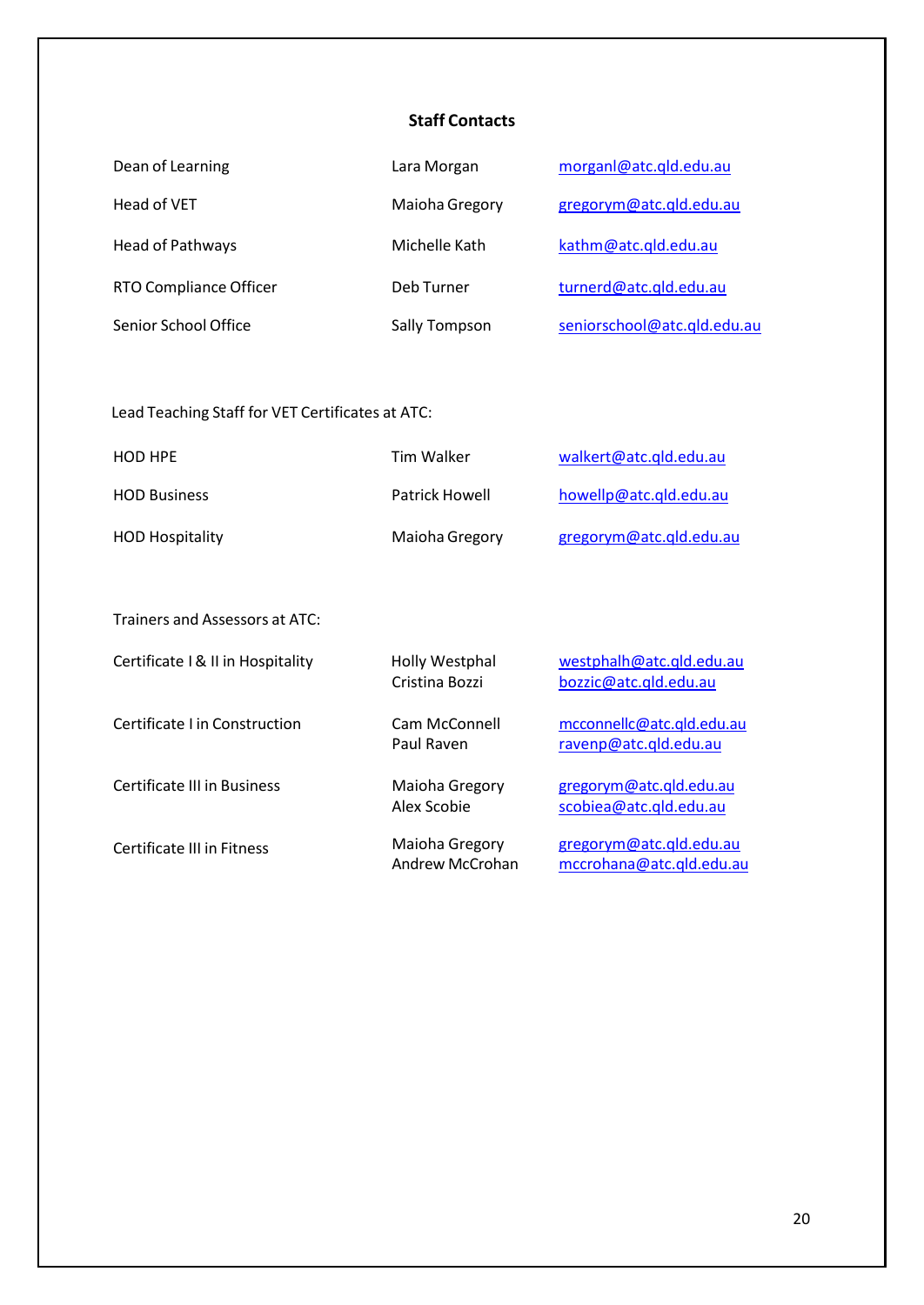# **Appendix VET Course Information for Students**

VET course information for students has been developed for each separate VET curriculum area offered at Ambrose Treacy College.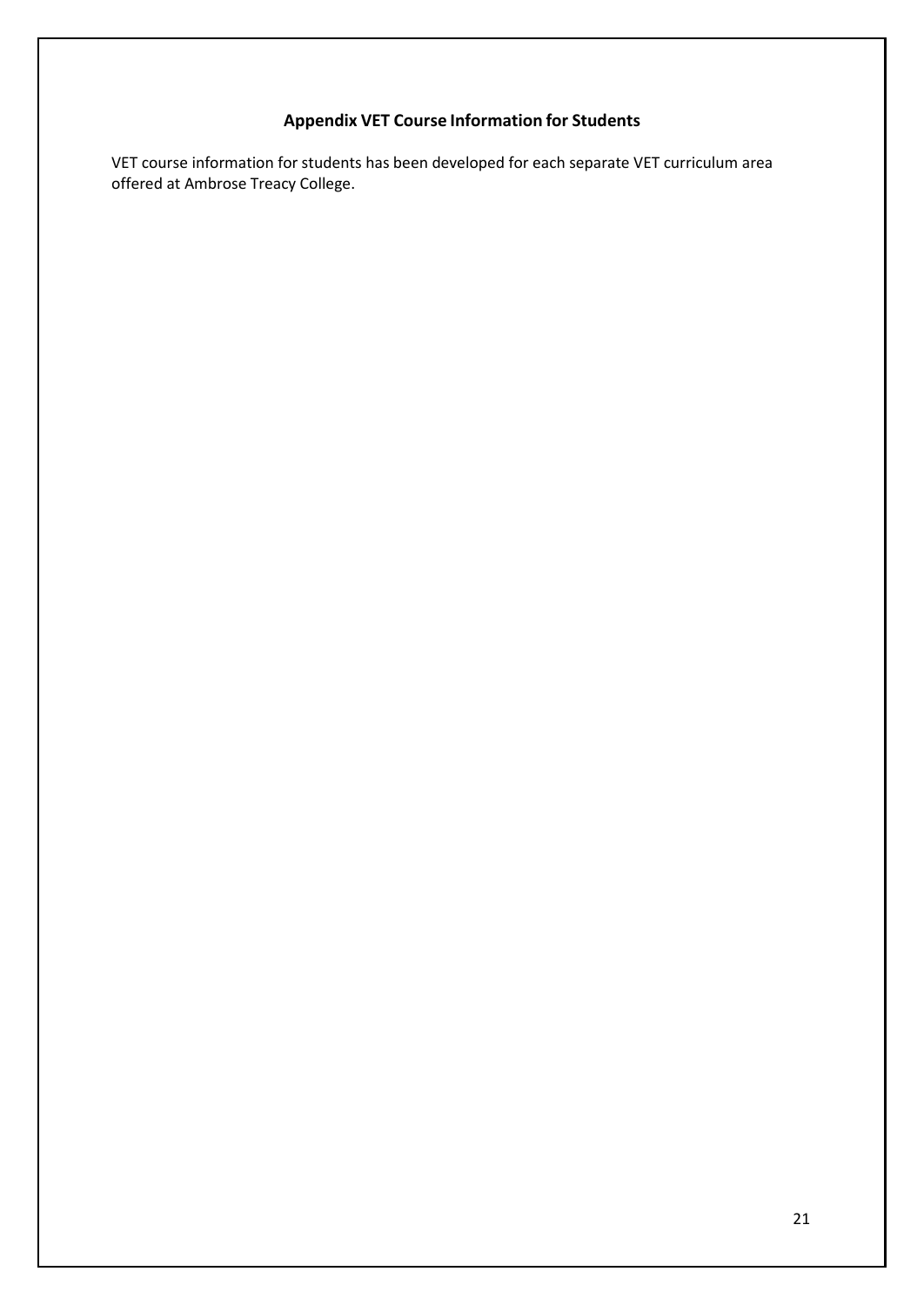# **Binnacle Training**

RTO number: 31319





# **BSB30120 Certificate III in Business**

# **Qualification description Delivery modes**

This qualification reflects the varied roles of individuals across different A range of delivery modes will be used during the industry sectors who apply a broad range of competencies using some teaching and learning of th industry sectors who apply a broad range of competencies using some discretion, judgment and relevant theoretical knowledge. They may include: provide technical advice and support to a team. **•** face-to-face instruction

Refer to training gov.au for specific information about the qualification. • work-based learning

# **Entry requirements** • online training

There are no entry requirements for this qualification.

## **Duration and location Fees**

This is a two-year course delivered over Year 11 and 12 on site at \$265 Binnacle Training Fee Ambrose Treacy College.

# **Course units Assessment**

To attain a BSB30120 Certificate III in Business, 13 units of competency <sup>Program</sup> delivery will combine both class-based tasks must be achieved: and practical components in a real

| Unit code | <b>Title</b>                                            |
|-----------|---------------------------------------------------------|
| BSBPEF201 | Support personal wellbeing in the workplace             |
| BSBWHS311 | Assist with maintaining workplace safety                |
| BSBSUS211 | Participate in sustainable work practices               |
| BSBTWK301 | Use inclusive work practices                            |
| BSBXCM301 | Engage in workplace communication                       |
| BSBCRT311 | Apply critical thinking skills in a team<br>environment |
| BSBPEF301 | Organise personal work priorities                       |
| BSBXTW301 | Work in a team                                          |
| BSBTEC301 | Design and produce business documents                   |
| BSBTEC301 | Write simple documents                                  |
| BSBTEC303 | Create electronic presentations                         |
| BSBOPS304 | Deliver and monitor a service to customers              |
| FNSFLT301 | Be MoneySmart                                           |

The RTO guarantees that the student will be provided with every • Customer Service Assistant opportunity to complete the qualification. We do not guarantee • Duty Manager employment upon completion of this qualification.  $\blacksquare$  Students may also choose to continue their study by

Students who are deemed competent in all 13 units of competency completing the Certificate IV or Diploma (e.g. Business will be awarded a Qualification and a record of results. or Tourism) at another RTO or a Bachelor of Business,

- 
- 
- guided learning
- 

**business** environment at the school. This involves the delivery of a range of projects and services within their school community. A range of teaching/ learning strategies will be used to deliver the competencies. These include:

- Practical tasks
- Hands-on activities involving customer service
- Group projects
- e-Learning projects

Evidence contributing towards competency will be collected throughout the course.

## **Work placement**

Students maybe provided with the opportunity to do structured workplace learning, where they could work in a real office environment.

## **Pathways**

The Certificate III in Business will predominantly be used by students seeking to enter the Business Services industries. For example:

- **RTO** obligation **and a structure of the contract of the Administration Officer** 
	-
	-

orsimilar, at a University.

Students who achieve at least one unit of competency (but not the full See other business qualifications at qualification) will receive a Statement of Attainment issued by Binnacle. https://training.gov.au.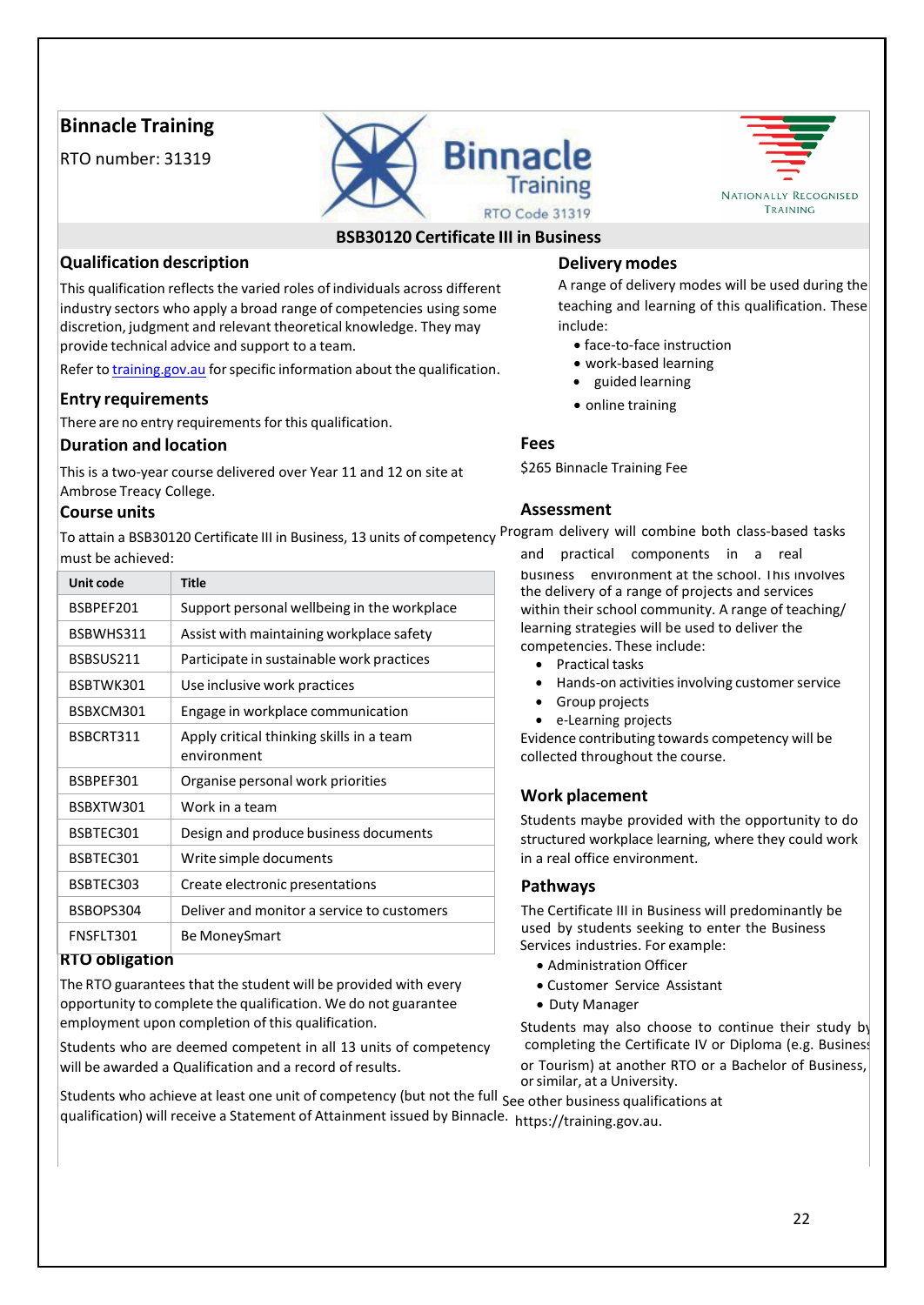# **Binnacle Training**

RTO number: 31319





# **SIS30315 Certificate III in Fitness**

# **Qualification description**

This qualification reflects the role of instructors who perform a range of activities and functions within the fitness industry. Depending on the specialisation chosen, this qualification provides a pathway to work as an instructor providing exercise instruction for group, aqua or gym programs.

They work independently with some level of autonomy in a controlled environment such as fitness, leisure, aquatic and community centres where risks are managed through pre-existing risk assessment and hazard control processes.

Refer to [training.gov.au](https://training.gov.au/) for specific information about the qualification.

#### **Entry requirements**

There are no entry requirements for this qualification.

#### **Duration and location**

This is a two-year course delivered over Year 11 and 12 on site at Ambrose Treacy College.

#### **Course units**

To attain a SIS30315 Certificate III in Fitness, 16 units of competency must be achieved

| <b>Unit code</b> | <b>Title</b>                                                              |
|------------------|---------------------------------------------------------------------------|
| HLTWHS001        | Participate in workplace health and safety                                |
| SISXEMR001       | Respond to emergency situations                                           |
| HLTAID003        | Provide first aid                                                         |
| SISXCCS001       | Provide quality service                                                   |
| SISXIND001       | Work effectively in sport, fitness and recreation<br>environments         |
| SISXCAI002       | Assist with activity sessions                                             |
| SISXFAC001       | Maintain equipment for activities                                         |
| BSBSUS201        | Participate in environmentally sustainable work<br>practices              |
| BSBRSK401        | Identify risk and apply risk management<br>processes                      |
| SISFFIT001       | Provide health screening and fitness orientation                          |
| SISFFIT003       | Instruct fitness programs                                                 |
| SISFFIT004       | Incorporate anatomy and physiology principles<br>into fitness programming |
| SISFFIT006       | Conduct fitness appraisals                                                |
| SISFFIT002       | Recognise and apply exercise considerations for<br>specific populations   |
| SISFFIT005       | Provide healthy eating information                                        |
| SISFFIT014       | Instruct exercise to older clients                                        |

# **RTO obligation**

The RTO guarantees that the student will be provided with every opportunity to complete the qualification. We do not guarantee employment upon completion of this qualification.

Students who are deemed competent in all 16 units of competency will be issued a qualification and record of results.

Students who achieve at least one unit of competency (but not the full qualification will receive a Statement of Attainment issued by Binnacle.

# **Delivery modes**

A range of delivery modes will be used during the teaching and learning of this qualification. These include:

- face-to-face instruction
- work-based learning
- guided learning
- online training

#### **Fees**

\$365 Binnacle Training Fee \$55 First Aid Certificate cost

## **Assessment**

Program delivery will combine both class-based tasks and practical components in a real-business environment at the school. This involves the delivery of a range of projects and services within their school community. A range of teaching/ learning strategies will be used to deliver the competencies. These include:

- Practical tasks
- Observation Folios of work
- Questioning
- Projects
- Written tasks

Evidence contributing towards competency will be collected throughout the course.

# **Work placement**

Students may be provided with the opportunity to do structured workplace learning, where they could work in a real fitness environment.

#### **Pathways**

SIS40221 Certificate IV in Fitness. Further students or employment in the fitness industry as a gym instructor. See other Sport, Fitness & Recreation qualifications at https://training.gov.au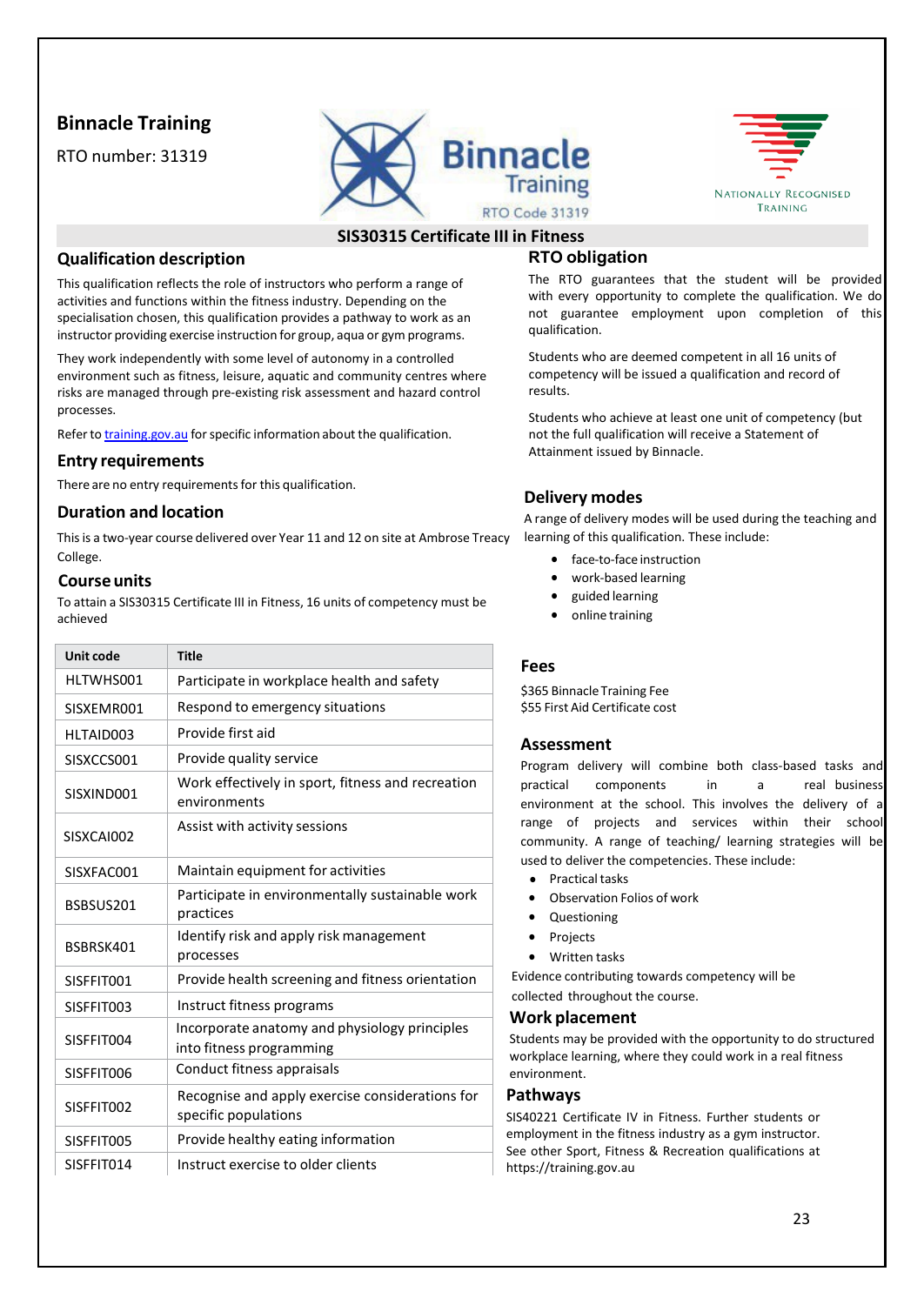# **Ambrose Treacy College**

RTO number: 45196





# **SIT20316 Certificate II in Hospitality**

#### **Qualification description**

This qualification reflects the role of individuals who participate in a range of routine and predictable hospitality work activities. They work under close supervision and are given clear directions to complete tasks.

This qualification provides a pathway to work in various hospitality settings, such as restaurants, hotels, motels, catering operations, clubs, pubs, cafés, and coffeeshops.

Refer to [training.gov.au](https://training.gov.au/) for specific information about the qualification.

#### **Entry requirements**

There are no entry requirements for this qualification.

#### **Duration and location**

Thisis a two-year course delivered over Year 11 and 12 on site at Ambrose Treacy College.

#### **Course units**

To attain a SIT20316 Certificate II in Hospitality, 12 units of competency must be achieved

| Unit code  | Title                                                     |
|------------|-----------------------------------------------------------|
| SITXWHS001 | Participate in safe work practices                        |
| SITXFSA001 | Use hygienic practices for food safety                    |
| SITFAB002  | Provide responsible service of alcohol                    |
| SITHCCC002 | Prepare and present simple dishes                         |
| BSBCMM201  | Communicate in the workplace                              |
| SITXCOM002 | Show social and cultural sensitivity                      |
| SITXCCS003 | Interact with customers                                   |
| SITHFAB005 | Prepare and serve espresso coffee                         |
| BSBWOR203  | Work effectively with others                              |
| SITHFAB004 | Prepare and serve non-alcoholic beverages                 |
| SITHIND002 | Source and use information on the hospitality<br>industry |
| SITHIND003 | Use hospitality skills effectively                        |

# **RTO obligation**

The RTO guarantees that the student will be provided with every opportunity to complete the qualification. We do not guarantee employment upon completion of this qualification.

Students who are deemed competent in all 12 units of competency will be issued a qualification and record of results.

Students who achieve at least one unit of competency (but not the full qualification will receive a Statement of Attainment.

## **Delivery modes**

A range of delivery modes will be used during the teaching and learning of this qualification. These include:

- face-to-face instruction
- work-based learning
- guided learning
- online training

#### **Fees**

There are no additional costsinvolved in this course.

## **Assessment**

Assessment is competency based and completed in a simulated business environment.

Units of competency are clustered and assessed in this way to replicate what occurs in a business environment as closely as possible.

Assessment techniques include:

- observation
- folios of work
- questioning
- projects
- written and practical tasks

#### **Work Placement**

Students may do structured workplace learning in a real hospitality environment.

#### **Pathways**

This qualification may articulate into:

- Certificate III in Hospitality
- Further studies or employment for:
	- Bar attendant
	- Café attendant
	- Catering assistant
	- Food and beverage attendant
	- Front office assistant
	- Porter • Room attendant

See other Hospitality qualifications at [training.gov.au.](https://training.gov.au/)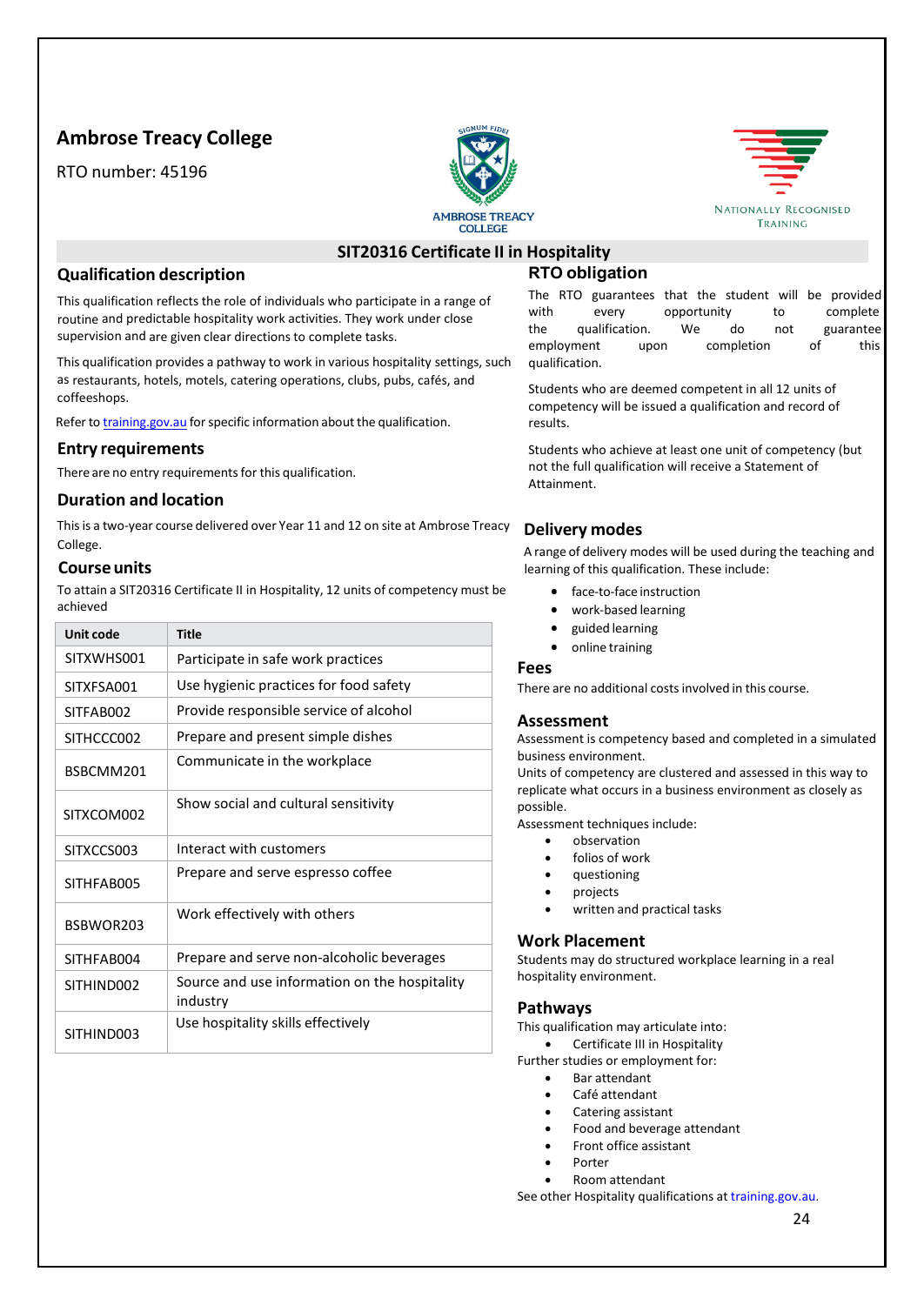# **Ambrose Treacy College**

RTO number: 45196





# **SIT10216 Certificate I in Hospitality**

#### **Qualification description**

This qualification reflects the role of individuals who participate in a range of routine and predictable hospitality work activities.

They work under close supervision and are given clear directions to complete tasks.

This qualification provides a pathway to work in various hospitality settings, such as restaurants, hotels, motels, catering operations, clubs, pubs, cafés, and coffeeshops.

Refer to [training.gov.au](https://training.gov.au/) for specific information about the qualification.

#### **Entry requirements**

There are no entry requirements for this qualification.

#### **Duration and location**

This is a one-year course delivered over Year 10 on site at AmbroseTreacy College.

#### **Course units**

To attain a SIT10216 Certificate I in Hospitality, 6 units of competency must be achieved

| Unit code  | <b>Title</b>                                |
|------------|---------------------------------------------|
| SITXWHS001 | Participate in safe work practices          |
| SITXFSA001 | Use hygienic practices for food safety      |
| SITXCCS001 | Provide customer information and assistance |
| SITHCCC003 | Prepare and present sandwiches              |
| SITHKOP001 | Clean kitchen premises and equipment        |
| BSBWOR203  | Work effectively with others                |

# **RTO obligation**

The RTO guarantees that the student will be provided with every opportunity to complete this qualification. We do not guarantee employment upon completion

Students who are deemed competent in all 6 units of competency will

be issued a qualification and record of results. Students who achieve

at least one unit of competency (but not the full qualification will

receive a Statement of Attainment.

#### **Delivery modes**

A range of delivery modes will be used during the teaching and learning of this qualification. These include: • face-to-face instruction

- 
- work-based learning
- guided learning
- online training

#### **Fees**

There are no additional costs involved in this course.

#### **Assessment**

Assessment is competency based and completed in a simulated business environment.

replicate what occurs in a business environment as closely as possible. Assessment techniques include:

- observation
- folios of work
- questioning
- projects
- written and practical tasks

#### **Work Placement**

Students may do structured workplace learning in a real hospitality environment.

#### **Pathways**

This qualification may articulate into:

• Certificate II or III in Hospitality

- Further studies or employment for:
- Bar attendant
- Café attendant
- Catering assistant
- Food and beverage attendant
- Front office assistant
- Porter
- Room attendant

See other Hospitality qualifications at training.gov.au